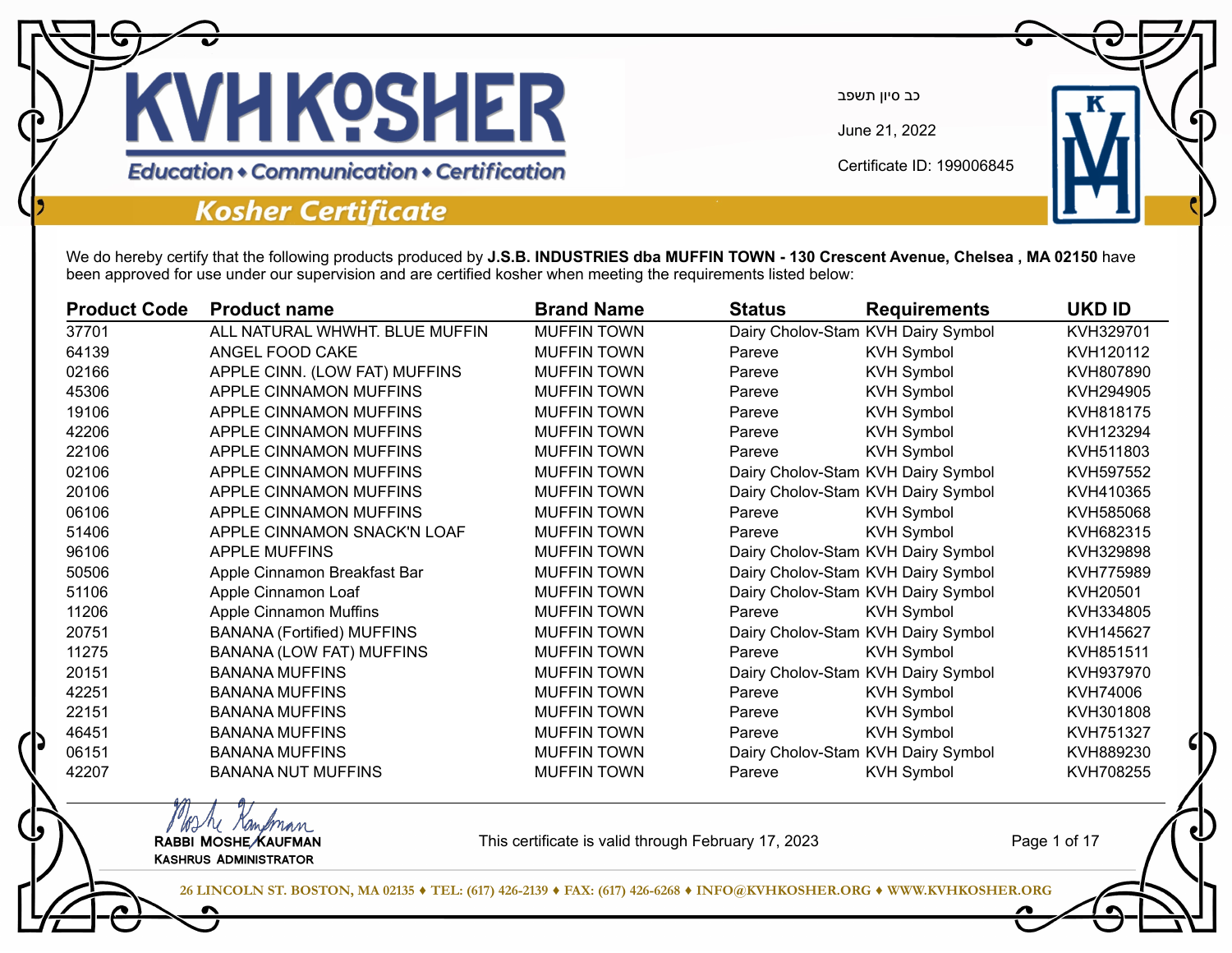

June 21, 2022

Certificate ID: 199006845

**Education • Communication • Certification** 

### **Kosher Certificate**

We do hereby certify that the following products produced by **J.S.B. INDUSTRIES dba MUFFIN TOWN - 130 Crescent Avenue, Chelsea , MA 02150** have been approved for use under our supervision and are certified kosher when meeting the requirements listed below:

| <b>Product Code</b> | <b>Product name</b>                                              | <b>Brand Name</b>                                   | <b>Status</b> | <b>Requirements</b>                | <b>UKD ID</b> |
|---------------------|------------------------------------------------------------------|-----------------------------------------------------|---------------|------------------------------------|---------------|
| 18407               | <b>BANANA NUT MUFFINS</b>                                        | <b>MUFFIN TOWN</b>                                  | Pareve        | <b>KVH Symbol</b>                  | KVH865181     |
| 19107               | <b>BANANA NUT MUFFINS</b>                                        | <b>MUFFIN TOWN</b>                                  | Pareve        | <b>KVH Symbol</b>                  | KVH445272     |
| 37407               | <b>BANANA NUT MUFFINS</b>                                        | <b>MUFFIN TOWN</b>                                  | Pareve        | <b>KVH Symbol</b>                  | KVH622981     |
| 77407               | <b>BANANA PECAN MUFFINS</b>                                      | <b>MUFFIN TOWN</b>                                  | Pareve        | <b>KVH Symbol</b>                  | KVH306657     |
| 51451               | <b>BANANA SNACK'N LOAF</b>                                       | <b>MUFFIN TOWN</b>                                  | Pareve        | <b>KVH Symbol</b>                  | KVH772653     |
| 20701               | <b>BLUEBERRY (Fortified) MUFFINS</b>                             | <b>MUFFIN TOWN</b>                                  |               | Dairy Cholov-Stam KVH Dairy Symbol | KVH272533     |
| 42261               | BLUEBERRY (LOW FAT) MUFFINS                                      | <b>MUFFIN TOWN</b>                                  | Pareve        | <b>KVH Symbol</b>                  | KVH531568     |
| 17501               | <b>BLUEBERRY CRUMB LOAVES</b>                                    | <b>MUFFIN TOWN</b>                                  | Pareve        | <b>KVH Symbol</b>                  | KVH801350     |
| 27801               | <b>BLUEBERRY LOAVES</b>                                          | <b>MUFFIN TOWN</b>                                  | Pareve        | <b>KVH Symbol</b>                  | KVH211286     |
| 63401               | <b>BLUEBERRY MINI MUFFINS</b>                                    | <b>MUFFIN TOWN</b>                                  | Pareve        | <b>KVH Symbol</b>                  | KVH109167     |
| 731701              | <b>BLUEBERRY MUFFIN ""Gluten Free""</b>                          | <b>MUFFIN TOWN</b>                                  |               | Dairy Cholov-Stam KVH Dairy Symbol | KVH539881     |
| 02101               | <b>BLUEBERRY MUFFINS</b>                                         | <b>MUFFIN TOWN</b>                                  |               | Dairy Cholov-Stam KVH Dairy Symbol | KVH401740     |
| 96101               | <b>BLUEBERRY MUFFINS</b>                                         | <b>MUFFIN TOWN</b>                                  |               | Dairy Cholov-Stam KVH Dairy Symbol | KVH477302     |
| 31501               | <b>BLUEBERRY MUFFINS</b>                                         | <b>MUFFIN TOWN</b>                                  | Pareve        | <b>KVH Symbol</b>                  | KVH870698     |
| 06101               | <b>BLUEBERRY MUFFINS</b>                                         | <b>MUFFIN TOWN</b>                                  | Pareve        | <b>KVH Symbol</b>                  | KVH261464     |
| 31801               | <b>BLUEBERRY MUFFINS</b>                                         | <b>MUFFIN TOWN</b>                                  | Pareve        | <b>KVH Symbol</b>                  | KVH865427     |
| 45301               | <b>BLUEBERRY MUFFINS</b>                                         | <b>MUFFIN TOWN</b>                                  | Pareve        | <b>KVH Symbol</b>                  | KVH310124     |
| 23201               | <b>BLUEBERRY MUFFINS</b>                                         | <b>MUFFIN TOWN</b>                                  |               | Dairy Cholov-Stam KVH Dairy Symbol | KVH343001     |
| 42201               | <b>BLUEBERRY MUFFINS</b>                                         | <b>MUFFIN TOWN</b>                                  | Pareve        | <b>KVH Symbol</b>                  | KVH968547     |
|                     | M randman<br>RABBI MOSHE KAUFMAN<br><b>KASHRUS ADMINISTRATOR</b> | This certificate is valid through February 17, 2023 |               |                                    | Page 2 of 17  |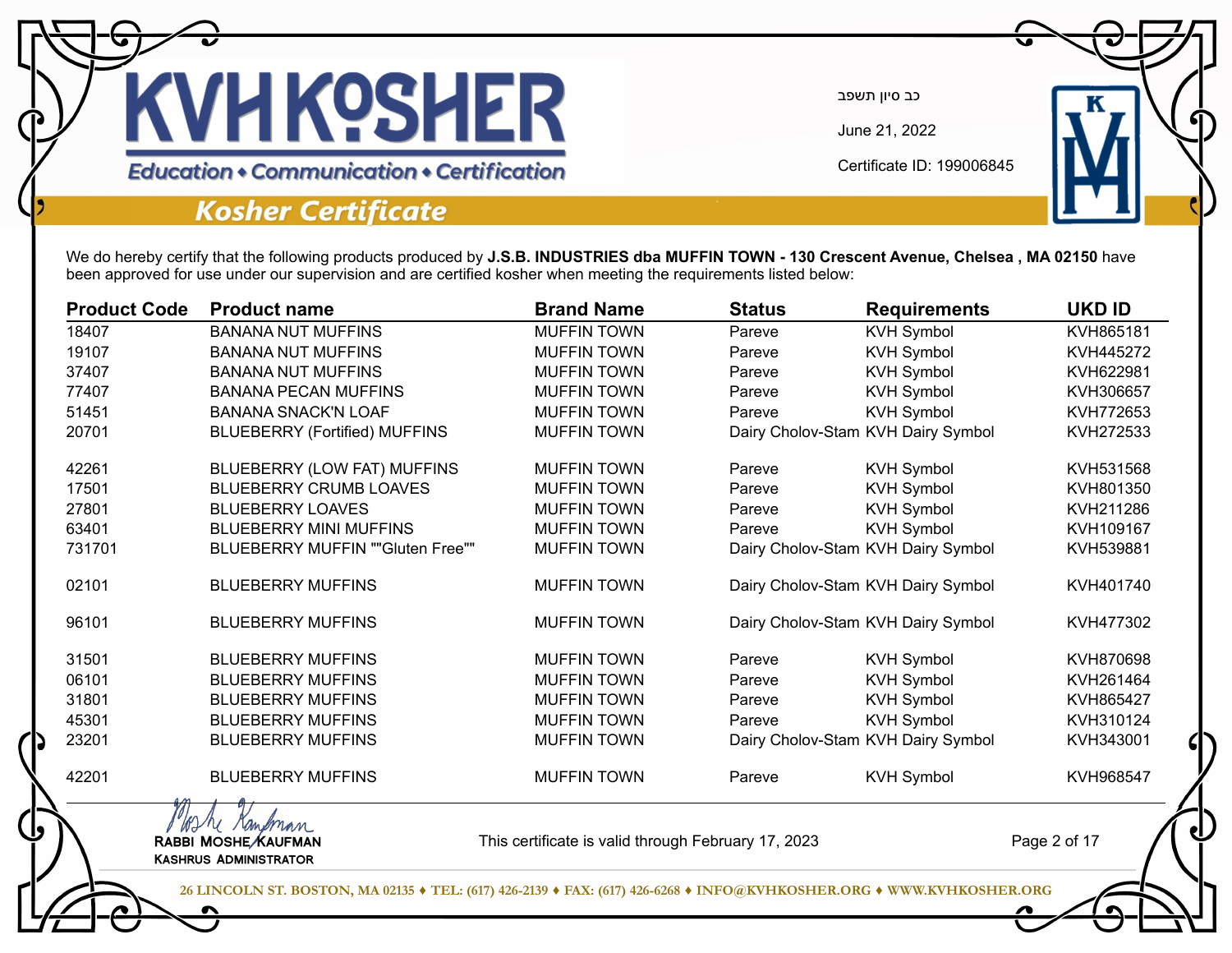

June 21, 2022

Certificate ID: 199006845

**Education • Communication • Certification** 

### **Kosher Certificate**

We do hereby certify that the following products produced by **J.S.B. INDUSTRIES dba MUFFIN TOWN - 130 Crescent Avenue, Chelsea , MA 02150** have been approved for use under our supervision and are certified kosher when meeting the requirements listed below:

| <b>Product Code</b> | <b>Product name</b>           | <b>Brand Name</b>  | <b>Status</b> | <b>Requirements</b>                | <b>UKD ID</b> |
|---------------------|-------------------------------|--------------------|---------------|------------------------------------|---------------|
| 42101               | <b>BLUEBERRY MUFFINS</b>      | <b>MUFFIN TOWN</b> |               | Dairy Cholov-Stam KVH Dairy Symbol | KVH855639     |
| 46301               | <b>BLUEBERRY MUFFINS</b>      | <b>MUFFIN TOWN</b> | Pareve        | <b>KVH Symbol</b>                  | KVH134024     |
| 22101               | <b>BLUEBERRY MUFFINS</b>      | <b>MUFFIN TOWN</b> | Pareve        | <b>KVH Symbol</b>                  | KVH173364     |
| 05101               | <b>BLUEBERRY MUFFINS</b>      | <b>MUFFIN TOWN</b> | Pareve        | <b>KVH Symbol</b>                  | KVH580731     |
| 18401               | <b>BLUEBERRY MUFFINS</b>      | <b>MUFFIN TOWN</b> | Pareve        | <b>KVH Symbol</b>                  | KVH991678     |
| 59601               | <b>BLUEBERRY MUFFINS</b>      | <b>MUFFIN TOWN</b> |               | Dairy Cholov-Stam KVH Dairy Symbol | KVH969029     |
| 37401               | <b>BLUEBERRY MUFFINS</b>      | <b>MUFFIN TOWN</b> | Pareve        | <b>KVH Symbol</b>                  | KVH188243     |
| 36501               | <b>BLUEBERRY MUFFINS</b>      | <b>MUFFIN TOWN</b> |               | Dairy Cholov-Stam KVH Dairy Symbol |               |
| 39601               | <b>BLUEBERRY MUFFINS</b>      | <b>MUFFIN TOWN</b> |               | Dairy Cholov-Stam KVH Dairy Symbol | KVH942500     |
| 77401               | <b>BLUEBERRY MUFFINS</b>      | <b>MUFFIN TOWN</b> |               | Dairy Cholov-Stam KVH Dairy Symbol | KVH949539     |
| 20101               | <b>BLUEBERRY MUFFINS</b>      | <b>MUFFIN TOWN</b> |               | Dairy Cholov-Stam KVH Dairy Symbol | KVH202768     |
| 19101               | <b>BLUEBERRY MUFFINS</b>      | <b>MUFFIN TOWN</b> | Pareve        | <b>KVH Symbol</b>                  | KVH722744     |
| 46401               | <b>BLUEBERRY MUFFINS</b>      | <b>MUFFIN TOWN</b> | Pareve        | <b>KVH Symbol</b>                  | KVH249975     |
| 51401               | <b>BLUEBERRY SNACK'N LOAF</b> | <b>MUFFIN TOWN</b> | Pareve        | <b>KVH Symbol</b>                  | KVH377174     |
| 02112               | <b>BRAN MUFFINS</b>           | <b>MUFFIN TOWN</b> | Pareve        | <b>KVH Symbol</b>                  | KVH205772     |
| 19112               | <b>BRAN MUFFINS</b>           | <b>MUFFIN TOWN</b> | Pareve        | <b>KVH Symbol</b>                  | KVH402633     |
| 05112               | <b>BRAN MUFFINS</b>           | <b>MUFFIN TOWN</b> | Pareve        | <b>KVH Symbol</b>                  | KVH713690     |
| 17551               | <b>Banana Bread LOAVES</b>    | <b>MUFFIN TOWN</b> | Pareve        | <b>KVH Symbol</b>                  | KVH100453     |

MAN Kampman<br>RABBI MOSHE KAUFMAN Kashrus Administrator

This certificate is valid through February 17, 2023

Page 3 of 17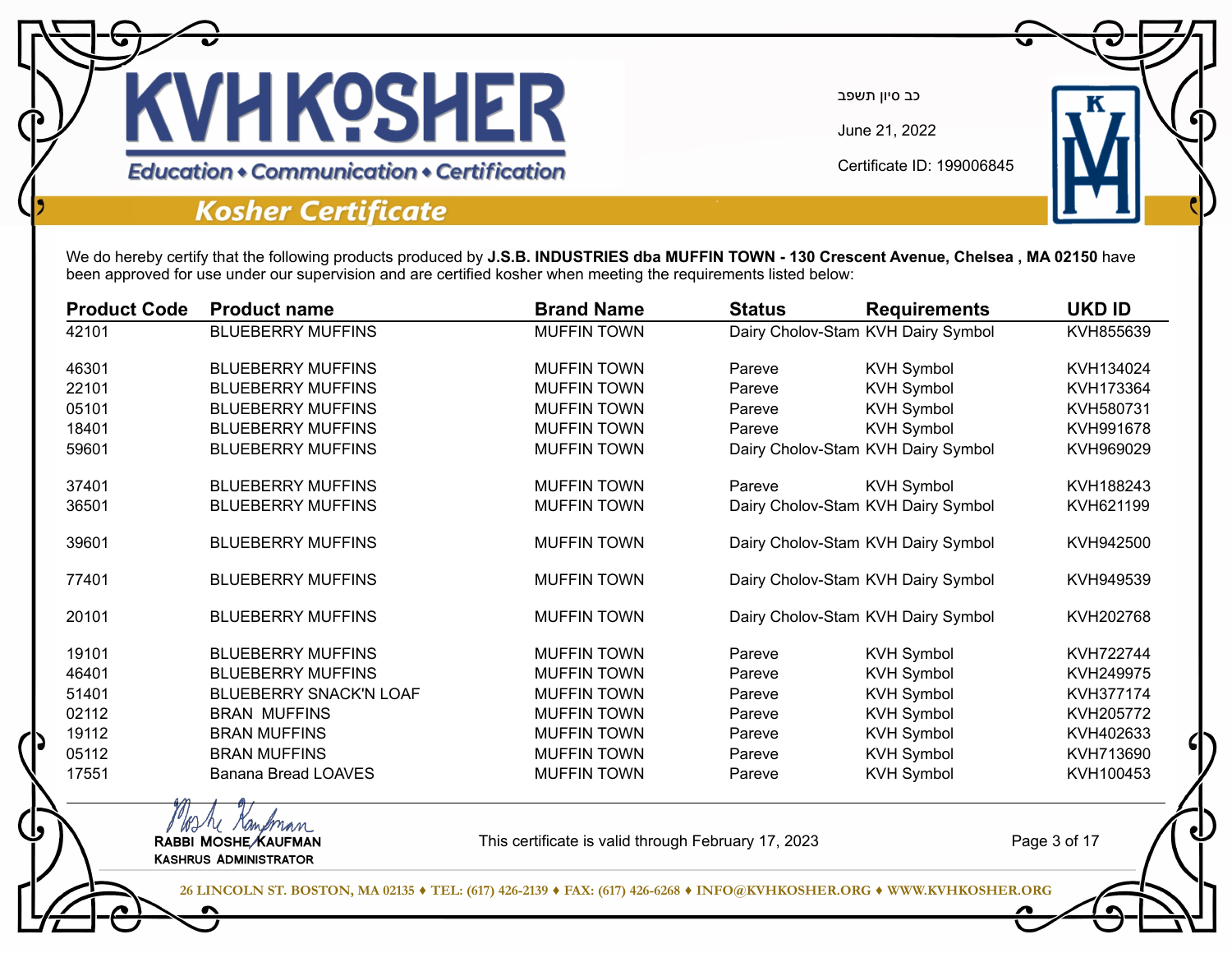

June 21, 2022

Certificate ID: 199006845

**Education • Communication • Certification** 

### **Kosher Certificate**

MAN Kampman<br>RABBI MOSHE KAUFMAN Kashrus Administrator

We do hereby certify that the following products produced by **J.S.B. INDUSTRIES dba MUFFIN TOWN - 130 Crescent Avenue, Chelsea , MA 02150** have been approved for use under our supervision and are certified kosher when meeting the requirements listed below:

| <b>Product Code</b> | <b>Product name</b>              | <b>Brand Name</b>  | <b>Status</b> | <b>Requirements</b>                | <b>UKD ID</b> |
|---------------------|----------------------------------|--------------------|---------------|------------------------------------|---------------|
| 51151               | Banana Loaf                      | <b>MUFFIN TOWN</b> |               | Dairy Cholov-Stam KVH Dairy Symbol | KVH982087     |
| 11251               | <b>Banana Muffins</b>            | <b>MUFFIN TOWN</b> | Pareve        | <b>KVH Symbol</b>                  | KVH707622     |
| 11201               | <b>Blueberry Muffins</b>         | <b>MUFFIN TOWN</b> | Pareve        | <b>KVH Symbol</b>                  | KVH677334     |
| 56108               | CARNIVAL COOKIE DOUGH            | <b>MUFFIN TOWN</b> | Pareve        | <b>KVH Symbol</b>                  | KVH727655     |
| 51111               | <b>CARROT SNACK'N LOAF</b>       | <b>MUFFIN TOWN</b> | Pareve        | <b>KVH Symbol</b>                  | KVH464520     |
| 51411               | <b>CARROT SNACK'N LOAF</b>       | <b>MUFFIN TOWN</b> | Pareve        | <b>KVH Symbol</b>                  | KVH768396     |
| 06108               | <b>CHERRY MUFFINS</b>            | <b>MUFFIN TOWN</b> |               | Dairy Cholov-Stam KVH Dairy Symbol | KVH244472     |
| 02108               | <b>CHERRY MUFFINS</b>            | <b>MUFFIN TOWN</b> |               | Dairy Cholov-Stam KVH Dairy Symbol | KVH704460     |
| 51408               | <b>CHERRY SNACK'N LOAF</b>       | <b>MUFFIN TOWN</b> | Pareve        | <b>KVH Symbol</b>                  | KVH766600     |
| 731710              | CHOC CHIP MUFFIN ""Gluten Free"" | <b>MUFFIN TOWN</b> |               | Dairy Cholov-Stam KVH Dairy Symbol | KVH516551     |
| 77430               | CHOC CHOC CHIP MUFFINS           | <b>MUFFIN TOWN</b> |               | Dairy Cholov-Stam KVH Dairy Symbol | KVH342213     |
| 56101               | CHOCOLATE CHIP COOKIE DOUGH      | <b>MUFFIN TOWN</b> | Pareve        | <b>KVH Symbol</b>                  | KVH807082     |
| 63410               | CHOCOLATE CHIP MINI MUFFINS      | <b>MUFFIN TOWN</b> |               | Dairy Cholov-Stam KVH Dairy Symbol | KVH536492     |
| 39610               | <b>CHOCOLATE CHIP MUFFINS</b>    | <b>MUFFIN TOWN</b> |               | Dairy Cholov-Stam KVH Dairy Symbol | KVH711011     |
| 42210               | CHOCOLATE CHIP MUFFINS           | <b>MUFFIN TOWN</b> |               | Dairy Cholov-Stam KVH Dairy Symbol | KVH157298     |
| 31510               | <b>CHOCOLATE CHIP MUFFINS</b>    | <b>MUFFIN TOWN</b> |               | Dairy Cholov-Stam KVH Dairy Symbol | KVH211199     |
|                     |                                  |                    |               |                                    |               |

This certificate is valid through February 17, 2023

Page 4 of 17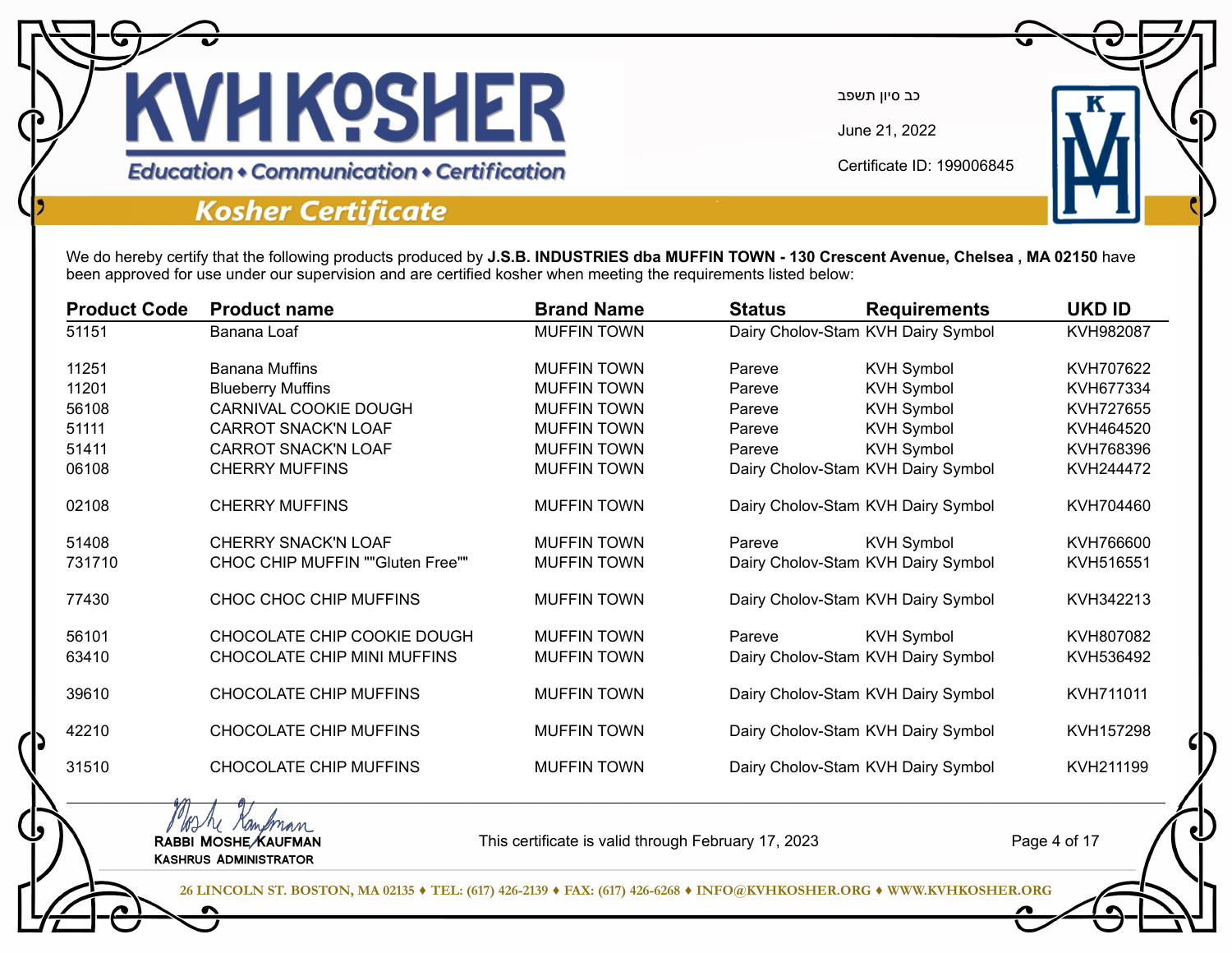

June 21, 2022

Certificate ID: 199006845

**Education • Communication • Certification** 

### **Kosher Certificate**

We do hereby certify that the following products produced by **J.S.B. INDUSTRIES dba MUFFIN TOWN - 130 Crescent Avenue, Chelsea , MA 02150** have been approved for use under our supervision and are certified kosher when meeting the requirements listed below:

| <b>Product Code</b> | <b>Product name</b>                                            | <b>Brand Name</b>                        | <b>Status</b> | <b>Requirements</b>                                     | <b>UKD ID</b>          |
|---------------------|----------------------------------------------------------------|------------------------------------------|---------------|---------------------------------------------------------|------------------------|
| 20110               | <b>CHOCOLATE CHIP MUFFINS</b>                                  | <b>MUFFIN TOWN</b>                       |               | Dairy Cholov-Stam KVH Dairy Symbol                      | KVH17275               |
| 23210               | CHOCOLATE CHIP MUFFINS                                         | <b>MUFFIN TOWN</b>                       |               | Dairy Cholov-Stam KVH Dairy Symbol                      | KVH953910              |
| 22110               | CHOCOLATE CHIP MUFFINS                                         | <b>MUFFIN TOWN</b>                       |               | Dairy Cholov-Stam KVH Dairy Symbol                      | KVH627215              |
| 06110               | CHOCOLATE CHIP MUFFINS                                         | <b>MUFFIN TOWN</b>                       |               | Dairy Cholov-Stam KVH Dairy Symbol                      | KVH489215              |
| 46410               | CHOCOLATE CHIP MUFFINS                                         | <b>MUFFIN TOWN</b>                       |               | Dairy Cholov-Stam KVH Dairy Symbol                      | KVH964310              |
| 05110               | <b>CHOCOLATE CHIP MUFFINS</b>                                  | <b>MUFFIN TOWN</b>                       |               | Dairy Cholov-Stam KVH Dairy Symbol                      | KVH487041              |
| 37410<br>46310      | <b>CHOCOLATE CHIP MUFFINS</b><br><b>CHOCOLATE CHIP MUFFINS</b> | <b>MUFFIN TOWN</b><br><b>MUFFIN TOWN</b> | Pareve        | <b>KVH Symbol</b><br>Dairy Cholov-Stam KVH Dairy Symbol | KVH842395<br>KVH806545 |
| 31810               | <b>CHOCOLATE CHIP MUFFINS</b>                                  | <b>MUFFIN TOWN</b>                       |               | Dairy Cholov-Stam KVH Dairy Symbol                      | KVH407590              |
| 45310               | <b>CHOCOLATE CHIP MUFFINS</b>                                  | <b>MUFFIN TOWN</b>                       |               | Dairy Cholov-Stam KVH Dairy Symbol                      | KVH913965              |
| 51410               | CHOCOLATE CHIP SNACK'N LOAF                                    | <b>MUFFIN TOWN</b>                       |               | Dairy Cholov-Stam KVH Dairy Symbol                      | KVH668565              |
| 27736               | CINNAMON CRUMB COFFEE CAKE                                     | <b>MUFFIN TOWN</b>                       |               | Dairy Cholov-Stam KVH Dairy Symbol                      | KVH686148              |
| 27836               | <b>CINNAMON CRUMB COFFEE CAKE</b>                              | <b>MUFFIN TOWN</b>                       |               | Dairy Cholov-Stam KVH Dairy Symbol                      | KVH762038              |
|                     |                                                                |                                          |               |                                                         |                        |

WIM Kampman<br>RABBI MOSHE KAUFMAN Kashrus Administrator

This certificate is valid through February 17, 2023

Page 5 of 17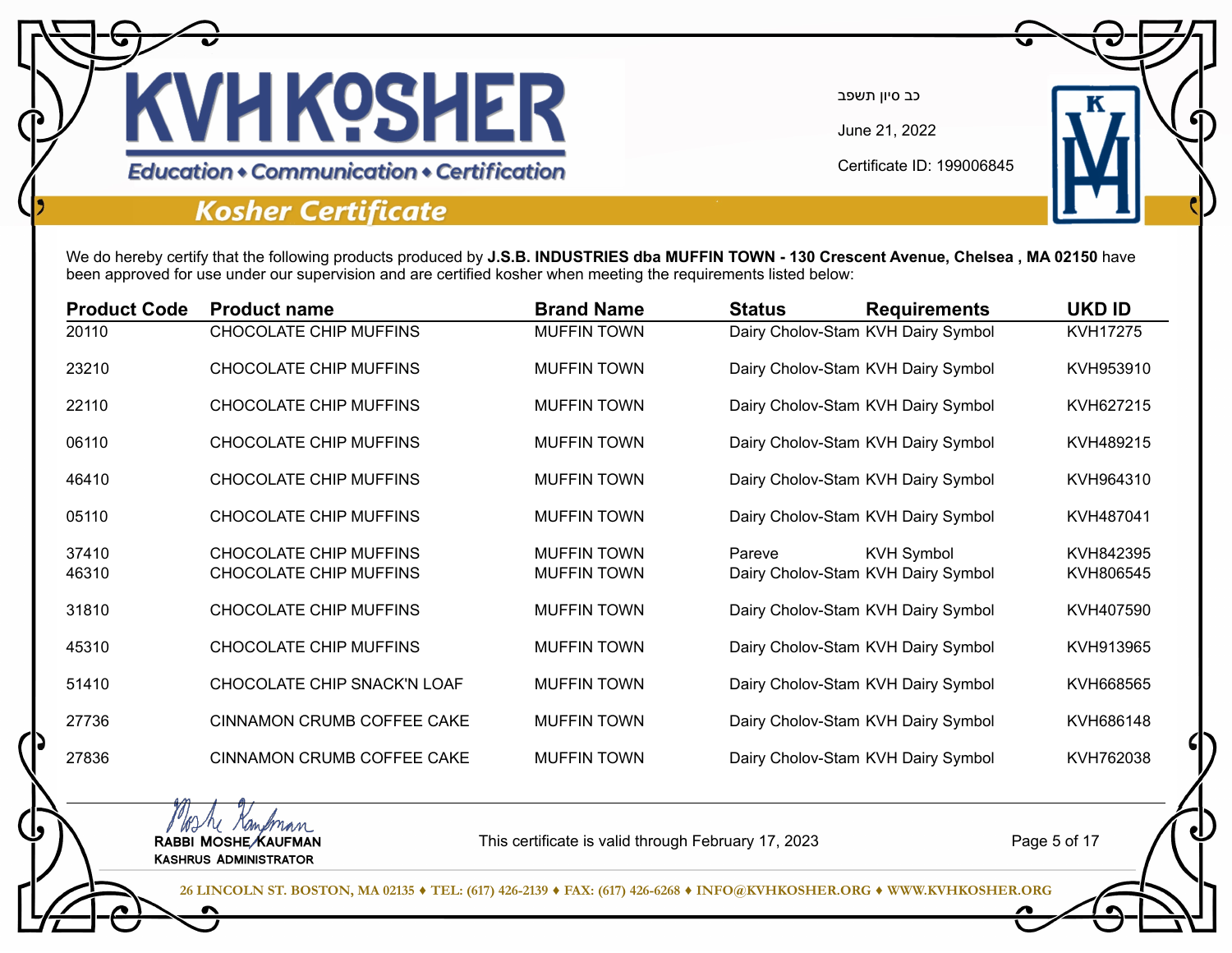

June 21, 2022

Certificate ID: 199006845

**Education + Communication + Certification** 

### **Kosher Certificate**

Kashrus Administrator

We do hereby certify that the following products produced by **J.S.B. INDUSTRIES dba MUFFIN TOWN - 130 Crescent Avenue, Chelsea , MA 02150** have been approved for use under our supervision and are certified kosher when meeting the requirements listed below:

| <b>Product Code</b> | <b>Product name</b>         | <b>Brand Name</b>  | <b>Status</b> | <b>Requirements</b>                | <b>UKD ID</b> |
|---------------------|-----------------------------|--------------------|---------------|------------------------------------|---------------|
| 13916               | CINNAMON MAPLE (SC) STUFFER | <b>MUFFIN TOWN</b> |               | Dairy Cholov-Stam KVH Dairy Symbol | KVH510007     |
| 39636               | <b>COFFEE CAKE MUFFINS</b>  | <b>MUFFIN TOWN</b> |               | Dairy Cholov-Stam KVH Dairy Symbol | KVH542375     |
| 31536               | <b>COFFEE CAKE MUFFINS</b>  | <b>MUFFIN TOWN</b> | Pareve        | <b>KVH Symbol</b>                  | KVH318078     |
| 77436               | <b>COFFEE CAKE MUFFINS</b>  | <b>MUFFIN TOWN</b> |               | Dairy Cholov-Stam KVH Dairy Symbol | KVH224838     |
| 37536               | <b>COFFEE CAKE MUFFINS</b>  | <b>MUFFIN TOWN</b> |               | Dairy Cholov-Stam KVH Dairy Symbol | KVH674697     |
| 59636               | <b>COFFEE CAKE MUFFINS</b>  | <b>MUFFIN TOWN</b> |               | Dairy Cholov-Stam KVH Dairy Symbol | KVH380154     |
| 36536               | <b>COFFEE CAKE MUFFINS</b>  | <b>MUFFIN TOWN</b> |               | Dairy Cholov-Stam KVH Dairy Symbol | KVH649505     |
| 31836               | <b>COFFEE CAKE MUFFINS</b>  | <b>MUFFIN TOWN</b> | Pareve        | <b>KVH Symbol</b>                  | KVH926371     |
| 23205               | <b>CORN MUFFINS</b>         | <b>MUFFIN TOWN</b> | Pareve        | <b>KVH Symbol</b>                  | KVH922352     |
| 39605               | <b>CORN MUFFINS</b>         | <b>MUFFIN TOWN</b> |               | Dairy Cholov-Stam KVH Dairy Symbol | KVH703567     |
| 45305               | <b>CORN MUFFINS</b>         | <b>MUFFIN TOWN</b> | Pareve        | <b>KVH Symbol</b>                  | KVH624610     |
| 02105               | <b>CORN MUFFINS</b>         | <b>MUFFIN TOWN</b> | Pareve        | <b>KVH Symbol</b>                  | KVH466186     |
| 05105               | <b>CORN MUFFINS</b>         | <b>MUFFIN TOWN</b> | Pareve        | <b>KVH Symbol</b>                  | KVH975131     |
| 37405               | <b>CORN MUFFINS</b>         | <b>MUFFIN TOWN</b> | Pareve        | <b>KVH Symbol</b>                  | KVH943230     |
| 22105               | <b>CORN MUFFINS</b>         | <b>MUFFIN TOWN</b> | Pareve        | <b>KVH Symbol</b>                  | KVH510791     |
| 19105               | <b>CORN MUFFINS</b>         | <b>MUFFIN TOWN</b> | Pareve        | <b>KVH Symbol</b>                  | KVH891704     |
| 36505               | <b>CORN MUFFINS</b>         | <b>MUFFIN TOWN</b> | Pareve        | <b>KVH Symbol</b>                  | KVH470871     |

This certificate is valid through February 17, 2023

Page 6 of 17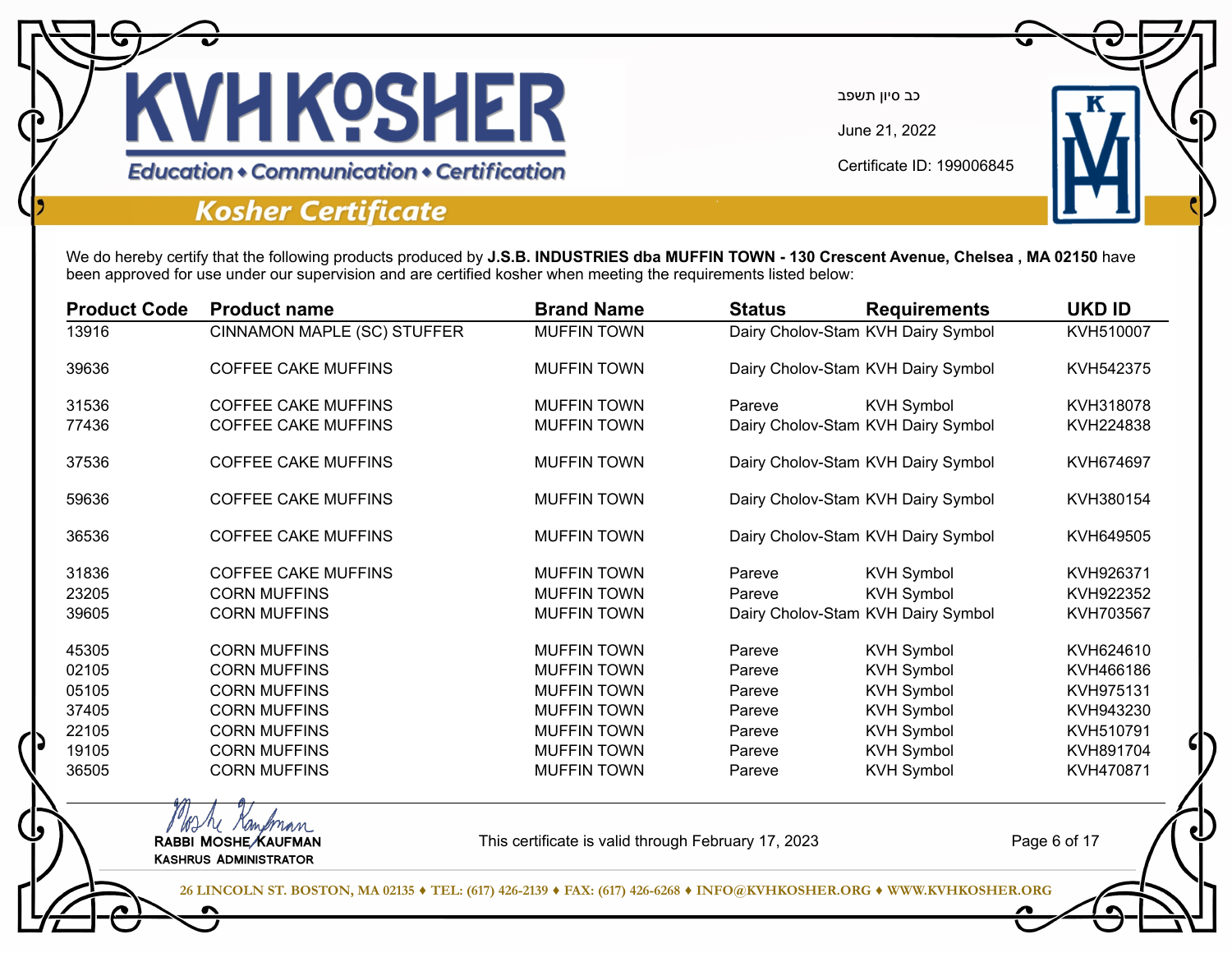

June 21, 2022

Certificate ID: 199006845

**Education • Communication • Certification** 

### **Kosher Certificate**

WIM Kampman<br>RABBI MOSHE KAUFMAN Kashrus Administrator

We do hereby certify that the following products produced by **J.S.B. INDUSTRIES dba MUFFIN TOWN - 130 Crescent Avenue, Chelsea , MA 02150** have been approved for use under our supervision and are certified kosher when meeting the requirements listed below:

| <b>Product Code</b> | <b>Product name</b>        | <b>Brand Name</b>  | <b>Status</b> | <b>Requirements</b>                | <b>UKD ID</b>  |
|---------------------|----------------------------|--------------------|---------------|------------------------------------|----------------|
| 59605               | <b>CORN MUFFINS</b>        | <b>MUFFIN TOWN</b> |               | Dairy Cholov-Stam KVH Dairy Symbol | KVH676340      |
| 31805               | <b>CORN MUFFINS</b>        | <b>MUFFIN TOWN</b> | Pareve        | <b>KVH Symbol</b>                  | KVH31981       |
| 42205               | <b>CORN MUFFINS</b>        | <b>MUFFIN TOWN</b> | Pareve        | <b>KVH Symbol</b>                  | KVH751967      |
| 20105               | <b>CORN MUFFINS</b>        | <b>MUFFIN TOWN</b> | Pareve        | <b>KVH Symbol</b>                  | KVH960244      |
| 46305               | <b>CORN MUFFINS</b>        | <b>MUFFIN TOWN</b> | Pareve        | <b>KVH Symbol</b>                  | KVH112589      |
| 46405               | <b>CORN MUFFINS</b>        | <b>MUFFIN TOWN</b> | Pareve        | <b>KVH Symbol</b>                  | KVH977744      |
| 31505               | <b>CORN MUFFINS</b>        | <b>MUFFIN TOWN</b> | Pareve        | <b>KVH Symbol</b>                  | KVH645633      |
| 77405               | <b>CORN MUFFINS</b>        | <b>MUFFIN TOWN</b> | Pareve        | <b>KVH Symbol</b>                  | KVH397633      |
| 28405               | <b>CORNBREAD LOAVES</b>    | <b>MUFFIN TOWN</b> | Pareve        | <b>KVH Symbol</b>                  | KVH652274      |
| 17405               | <b>CORNBREAD LOAVES</b>    | <b>MUFFIN TOWN</b> | Pareve        | <b>KVH Symbol</b>                  | KVH942953      |
| 28505               | <b>CORNBREAD LOAVES</b>    | <b>MUFFIN TOWN</b> | Pareve        | <b>KVH Symbol</b>                  | KVH279246      |
| 29305               | <b>CORNBREAD LOAVES</b>    | <b>MUFFIN TOWN</b> | Pareve        | <b>KVH Symbol</b>                  | <b>KVH5623</b> |
| 43405               | <b>CORNBREAD LOAVES</b>    | <b>MUFFIN TOWN</b> | Pareve        | <b>KVH Symbol</b>                  | KVH352676      |
| 73405               | <b>CORNBREAD LOAVES</b>    | <b>MUFFIN TOWN</b> | Pareve        | <b>KVH Symbol</b>                  | KVH343291      |
| 33405               | <b>CORNBREAD LOAVES</b>    | <b>MUFFIN TOWN</b> | Pareve        | <b>KVH Symbol</b>                  | KVH478294      |
| 27805               | <b>CORNBREAD LOAVES</b>    | <b>MUFFIN TOWN</b> | Pareve        | <b>KVH Symbol</b>                  | KVH315114      |
| 27705               | <b>CORNBREAD LOAVES</b>    | <b>MUFFIN TOWN</b> | Pareve        | <b>KVH Symbol</b>                  | KVH285786      |
| 35405               | <b>CORNBREAD LOAVES</b>    | <b>MUFFIN TOWN</b> | Pareve        | <b>KVH Symbol</b>                  | KVH682262      |
| 27405               | <b>CORNBREAD LOAVES</b>    | <b>MUFFIN TOWN</b> | Pareve        | <b>KVH Symbol</b>                  | KVH348698      |
| 34305               | <b>CORNBREAD LOAVES</b>    | <b>MUFFIN TOWN</b> | Pareve        | <b>KVH Symbol</b>                  | KVH79051       |
| 17505               | <b>CORNBREAD LOAVES</b>    | <b>MUFFIN TOWN</b> | Pareve        | <b>KVH Symbol</b>                  | KVH774738      |
| 51405               | <b>CORNBREAD MINI LOAF</b> | <b>MUFFIN TOWN</b> | Pareve        | <b>KVH Symbol</b>                  | KVH797975      |

This certificate is valid through February 17, 2023

Page 7 of 17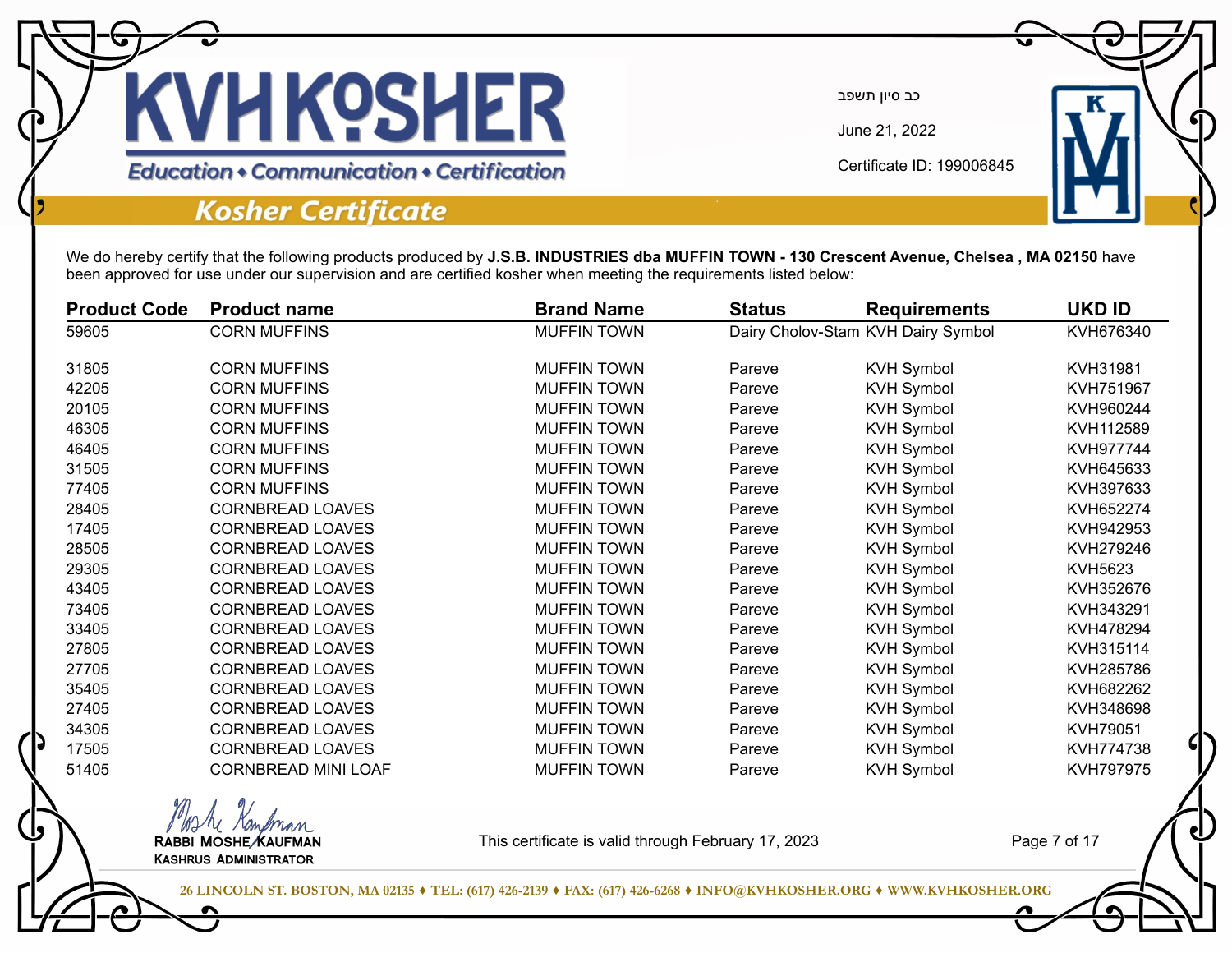

June 21, 2022

Certificate ID: 199006845

**Education • Communication • Certification** 

## **Kosher Certificate**

We do hereby certify that the following products produced by **J.S.B. INDUSTRIES dba MUFFIN TOWN - 130 Crescent Avenue, Chelsea , MA 02150** have been approved for use under our supervision and are certified kosher when meeting the requirements listed below:

| <b>Product Code</b> | <b>Product name</b>                                                                                                  | <b>Brand Name</b>                                   | <b>Status</b> | <b>Requirements</b>                | <b>UKD ID</b> |
|---------------------|----------------------------------------------------------------------------------------------------------------------|-----------------------------------------------------|---------------|------------------------------------|---------------|
| 46302               | <b>CRANBERRY MUFFINS</b>                                                                                             | <b>MUFFIN TOWN</b>                                  | Pareve        | <b>KVH Symbol</b>                  | KVH997901     |
| 05102               | <b>CRANBERRY MUFFINS</b>                                                                                             | <b>MUFFIN TOWN</b>                                  | Pareve        | <b>KVH Symbol</b>                  | KVH392081     |
| 20102               | <b>CRANBERRY MUFFINS</b>                                                                                             | <b>MUFFIN TOWN</b>                                  |               | Dairy Cholov-Stam KVH Dairy Symbol | KVH573313     |
| 37402               | <b>CRANBERRY MUFFINS</b>                                                                                             | <b>MUFFIN TOWN</b>                                  | Pareve        | <b>KVH Symbol</b>                  | KVH828591     |
| 51402               | <b>CRANBERRY SNACK'N LOAF</b>                                                                                        | <b>MUFFIN TOWN</b>                                  | Pareve        | <b>KVH Symbol</b>                  | KVH417636     |
| 13929               | <b>CREAM CHEESE BAGEL STUFFER</b>                                                                                    | <b>MUFFIN TOWN</b>                                  |               | Dairy Cholov-Stam KVH Dairy Symbol | KVH819621     |
| 51110               | Chocolate Chip Loaf                                                                                                  | <b>MUFFIN TOWN</b>                                  |               | Dairy Cholov-Stam KVH Dairy Symbol | KVH264041     |
| 11210               | <b>Chocolate Chip Muffins</b>                                                                                        | <b>MUFFIN TOWN</b>                                  |               | Dairy Cholov-Stam KVH Dairy Symbol | KVH142839     |
| 11205               | <b>Corn Muffins</b>                                                                                                  | <b>MUFFIN TOWN</b>                                  | Pareve        | <b>KVH Symbol</b>                  | KVH246002     |
| 61457               | Cran.Org Pumpkin MUFFINS                                                                                             | <b>MUFFIN TOWN</b>                                  |               | Dairy Cholov-Stam KVH Dairy Symbol | KVH510751     |
| 42103               | <b>Cranberry Orange Muffins</b>                                                                                      | <b>MUFFIN TOWN</b>                                  |               | Dairy Cholov-Stam KVH Dairy Symbol | KVH589015     |
| 37464               | DOUBLE BERRY (LOW FAT) MUFFINS                                                                                       | <b>MUFFIN TOWN</b>                                  | Pareve        | <b>KVH Symbol</b>                  | KVH679434     |
| 36530               | DOUBLE CHOC CHIP MUFFINS                                                                                             | <b>MUFFIN TOWN</b>                                  |               | Dairy Cholov-Stam KVH Dairy Symbol | KVH243749     |
| 52644               | <b>FRUIT LOAVES</b>                                                                                                  | <b>MUFFIN TOWN</b>                                  | Pareve        | <b>KVH Symbol</b>                  | KVH641537     |
| 51644               | <b>FRUIT Loaves</b>                                                                                                  | <b>MUFFIN TOWN</b>                                  | Pareve        | <b>KVH Symbol</b>                  | KVH904724     |
| 50560               | French Toast Breakfast Bar                                                                                           | <b>MUFFIN TOWN</b>                                  |               | Dairy Cholov-Stam KVH Dairy Symbol | KVH376973     |
| 16429               | <b>Fudgy Brownies</b>                                                                                                | <b>MUFFIN TOWN</b>                                  | Pareve        | <b>KVH Symbol</b>                  | KVH27155      |
|                     | re randman<br>RABBI MOSHE/KAUFMAN                                                                                    | This certificate is valid through February 17, 2023 |               |                                    | Page 8 of 17  |
|                     | <b>KASHRUS ADMINISTRATOR</b>                                                                                         |                                                     |               |                                    |               |
|                     | 26 LINCOLN ST. BOSTON, MA 02135 ♦ TEL: (617) 426-2139 ♦ FAX: (617) 426-6268 ♦ INFO@KVHKOSHER.ORG ♦ WWW.KVHKOSHER.ORG |                                                     |               |                                    |               |
|                     |                                                                                                                      |                                                     |               |                                    |               |
|                     |                                                                                                                      |                                                     |               |                                    |               |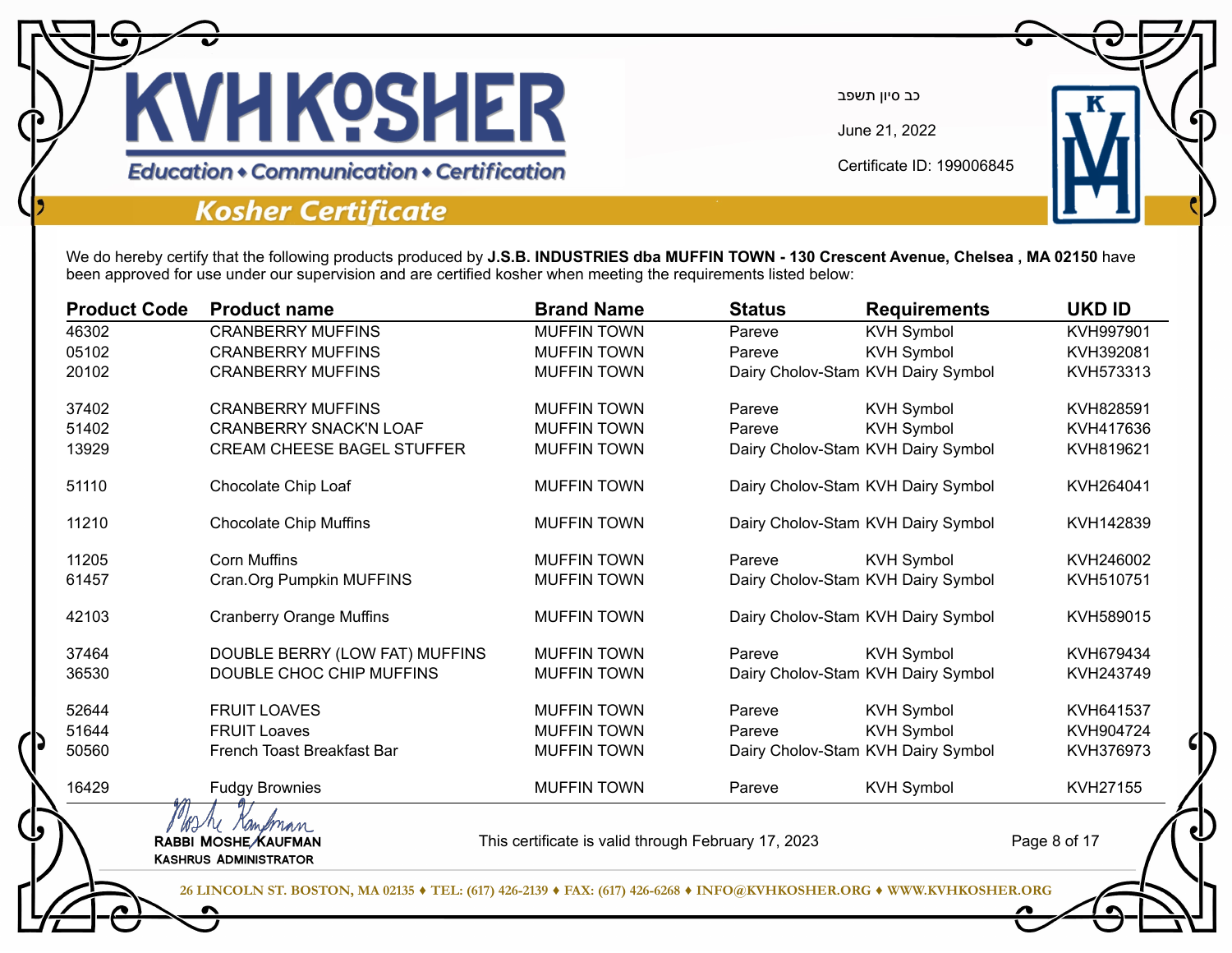

June 21, 2022

Certificate ID: 199006845

**Education • Communication • Certification** 

### **Kosher Certificate**

MAN Kampman<br>RABBI MOSHE KAUFMAN Kashrus Administrator

We do hereby certify that the following products produced by **J.S.B. INDUSTRIES dba MUFFIN TOWN - 130 Crescent Avenue, Chelsea , MA 02150** have been approved for use under our supervision and are certified kosher when meeting the requirements listed below:

| <b>Product Code</b> | <b>Product name</b>          | <b>Brand Name</b>  | <b>Status</b> | <b>Requirements</b>                | <b>UKD ID</b> |
|---------------------|------------------------------|--------------------|---------------|------------------------------------|---------------|
| 46444               | <b>GINGERBREAD MUFFINS</b>   | <b>MUFFIN TOWN</b> | Pareve        | <b>KVH Symbol</b>                  | KVH508088     |
| 733701              | Gluten Free Blueberry Loaves | <b>MUFFIN TOWN</b> |               | Dairy Cholov-Stam KVH Dairy Symbol | KVH761926     |
| 733736              | Gluten Free Coffee Cake Loaf | <b>MUFFIN TOWN</b> |               | Dairy Cholov-Stam KVH Dairy Symbol | KVH975141     |
| 46306               | <b>HARVEST MINI MUFFINS</b>  | <b>MUFFIN TOWN</b> | Pareve        | <b>KVH Symbol</b>                  | KVH648258     |
| 37409               | HONEY RAISIN BRAN MUFFINS    | <b>MUFFIN TOWN</b> | Pareve        | <b>KVH Symbol</b>                  | KVH992110     |
| 28425               | JALAPENO CORNBREAD LOAVES    | <b>MUFFIN TOWN</b> | Pareve        | <b>KVH Symbol</b>                  | KVH247150     |
| 29325               | JALAPENO CORNBREAD LOAVES    | <b>MUFFIN TOWN</b> | Pareve        | <b>KVH Symbol</b>                  | KVH347550     |
| 27425               | JALAPENO CORNBREAD LOAVES    | <b>MUFFIN TOWN</b> | Pareve        | <b>KVH Symbol</b>                  | KVH958585     |
| 43425               | JALAPENO CORNBREAD LOAVES    | <b>MUFFIN TOWN</b> | Pareve        | <b>KVH Symbol</b>                  | KVH647761     |
| 46322               | <b>LEMON POPPY MUFFINS</b>   | <b>MUFFIN TOWN</b> |               | Dairy Cholov-Stam KVH Dairy Symbol | KVH309540     |
| 45322               | <b>LEMON POPPY MUFFINS</b>   | <b>MUFFIN TOWN</b> |               | Dairy Cholov-Stam KVH Dairy Symbol | KVH902067     |
| 37422               | <b>LEMON POPPY MUFFINS</b>   | <b>MUFFIN TOWN</b> |               | Dairy Cholov-Stam KVH Dairy Symbol | KVH595626     |
| 77361               | LF BLUEBERRY MUFFINS         | <b>MUFFIN TOWN</b> | Pareve        | <b>KVH Symbol</b>                  | KVH388963     |
| 77365               | LF CORN MUFFINS              | <b>MUFFIN TOWN</b> | Pareve        | <b>KVH Symbol</b>                  | KVH227073     |
| 77362               | LF CRANBERRY MUFFINS         | <b>MUFFIN TOWN</b> | Pareve        | <b>KVH Symbol</b>                  | KVH146918     |
| 77372               | LF RAISIN BRAN MUFFINS       | <b>MUFFIN TOWN</b> |               | Dairy Cholov-Stam KVH Dairy Symbol | KVH422893     |
| 42275               | LOW FAT BANANA MUFFINS       | <b>MUFFIN TOWN</b> | Pareve        | <b>KVH Symbol</b>                  | KVH179224     |

This certificate is valid through February 17, 2023

Page 9 of 17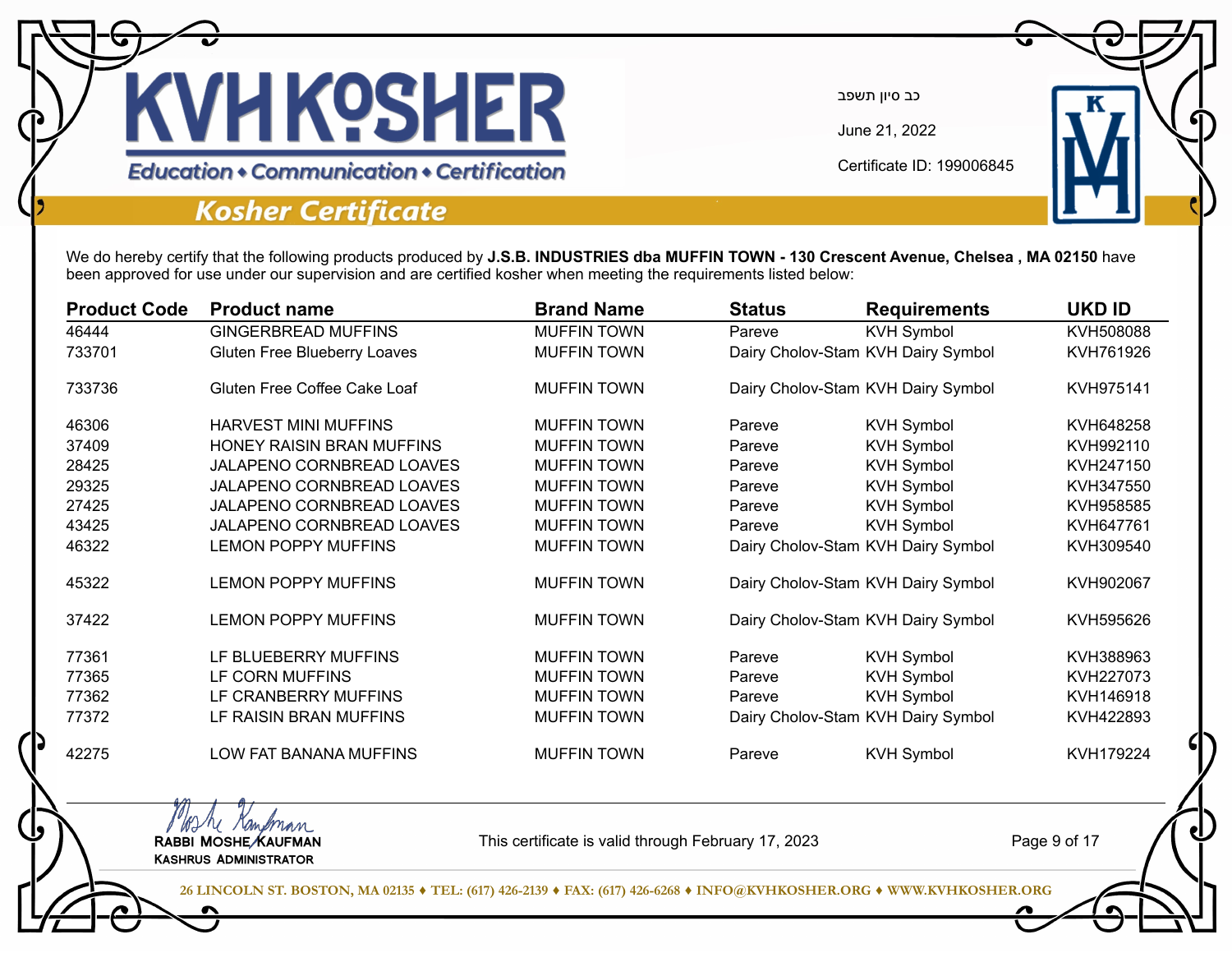

June 21, 2022

Certificate ID: 199006845

**Education • Communication • Certification** 

### **Kosher Certificate**

MAN Kampman<br>RABBI MOSHE KAUFMAN Kashrus Administrator

We do hereby certify that the following products produced by **J.S.B. INDUSTRIES dba MUFFIN TOWN - 130 Crescent Avenue, Chelsea , MA 02150** have been approved for use under our supervision and are certified kosher when meeting the requirements listed below:

| <b>Product Code</b> | <b>Product name</b>         | <b>Brand Name</b>  | <b>Status</b> | <b>Requirements</b>                | <b>UKD ID</b> |
|---------------------|-----------------------------|--------------------|---------------|------------------------------------|---------------|
| 11222               | <b>Lemon Poppy Muffins</b>  | <b>MUFFIN TOWN</b> |               | Dairy Cholov-Stam KVH Dairy Symbol | KVH323804     |
| 25139               | Mini Angel Food Cake        | <b>MUFFIN TOWN</b> | Pareve        | <b>KVH Symbol</b>                  | KVH717461     |
| 46341               | No Sugar Added Blue Muffins | <b>MUFFIN TOWN</b> |               | Dairy Cholov-Stam KVH Dairy Symbol | KVH675772     |
| 46334               | No Sugar Added Bran Muffins | <b>MUFFIN TOWN</b> |               | Dairy Cholov-Stam KVH Dairy Symbol | KVH802637     |
| 56104               | OATMEAL RAISIN COOKIE DOUGH | <b>MUFFIN TOWN</b> | Pareve        | <b>KVH Symbol</b>                  | KVH181150     |
| 06103               | ORANGE CRANBERRY MUFFINS    | <b>MUFFIN TOWN</b> |               | Dairy Cholov-Stam KVH Dairy Symbol | KVH518988     |
| 20103               | ORANGE CRANBERRY MUFFINS    | <b>MUFFIN TOWN</b> |               | Dairy Cholov-Stam KVH Dairy Symbol | KVH484154     |
| 02120               | ORANGE PINEAPPLE MUFFINS    | <b>MUFFIN TOWN</b> | Pareve        | <b>KVH Symbol</b>                  | KVH48494      |
| 20120               | ORANGE PINEAPPLE MUFFINS    | <b>MUFFIN TOWN</b> |               | Dairy Cholov-Stam KVH Dairy Symbol | KVH872749     |
| 51119               | Orange Loaves               | <b>MUFFIN TOWN</b> |               | Dairy Cholov-Stam KVH Dairy Symbol | KVH692362     |
| 46448               | <b>PUMPKIN MUFFINS</b>      | <b>MUFFIN TOWN</b> |               | Dairy Cholov-Stam KVH Dairy Symbol | KVH155181     |
| 20148               | <b>Pumpkin Muffins</b>      | <b>MUFFIN TOWN</b> |               | Dairy Cholov-Stam KVH Dairy Symbol | KVH22618      |
| 02109               | <b>RAISIN BRAN MUFFINS</b>  | <b>MUFFIN TOWN</b> | Pareve        | <b>KVH Symbol</b>                  | KVH325895     |
| 22109               | <b>RAISIN BRAN MUFFINS</b>  | <b>MUFFIN TOWN</b> | Pareve        | <b>KVH Symbol</b>                  | KVH324612     |
| 59609               | <b>RAISIN BRAN MUFFINS</b>  | <b>MUFFIN TOWN</b> |               | Dairy Cholov-Stam KVH Dairy Symbol | KVH166581     |

This certificate is valid through February 17, 2023

Page 10 of 17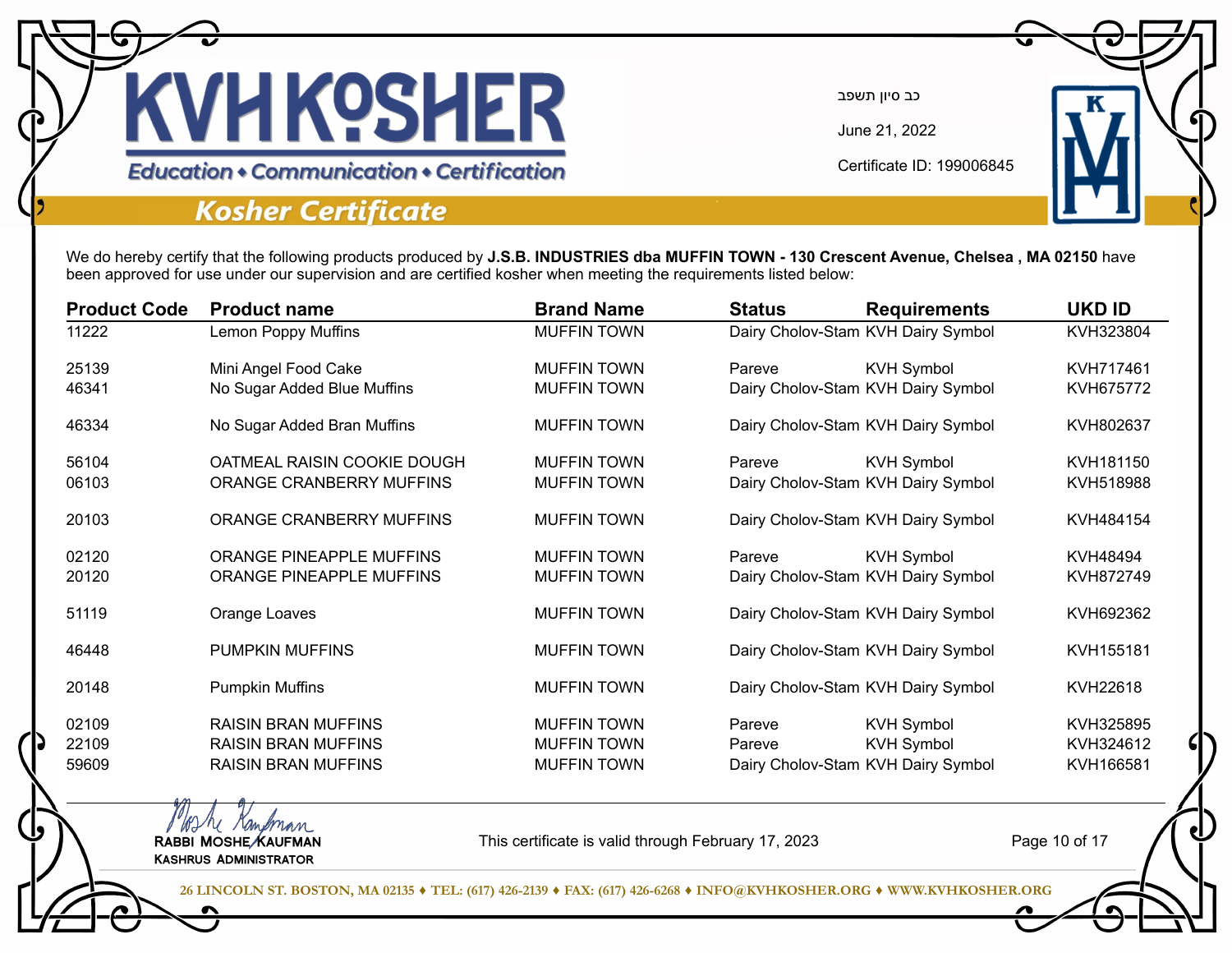

June 21, 2022

Certificate ID: 199006845

**Education • Communication • Certification** 

### **Kosher Certificate**

We do hereby certify that the following products produced by **J.S.B. INDUSTRIES dba MUFFIN TOWN - 130 Crescent Avenue, Chelsea , MA 02150** have been approved for use under our supervision and are certified kosher when meeting the requirements listed below:

| <b>Product Code</b> | <b>Product name</b>            | <b>Brand Name</b>  | <b>Status</b> | <b>Requirements</b>                | <b>UKD ID</b>  |
|---------------------|--------------------------------|--------------------|---------------|------------------------------------|----------------|
| 42209               | <b>RAISIN BRAN MUFFINS</b>     | <b>MUFFIN TOWN</b> | Pareve        | <b>KVH Symbol</b>                  | KVH587102      |
| 42109               | <b>Raisin Bran Muffins</b>     | <b>MUFFIN TOWN</b> | Pareve        | <b>KVH Symbol</b>                  | KVH150072      |
| 24666               | SC (2GE) Apple Cinn. Muffins   | <b>MUFFIN TOWN</b> |               | Dairy Cholov-Stam KVH Dairy Symbol | KVH62845       |
| 24675               | SC (2GE) Banana Muffins        | <b>MUFFIN TOWN</b> |               | Dairy Cholov-Stam KVH Dairy Symbol | KVH994433      |
| 24661               | SC (2GE) Blueberry Muffins     | <b>MUFFIN TOWN</b> |               | Dairy Cholov-Stam KVH Dairy Symbol | KVH385060      |
| 24670               | SC (2GE) Chocolate Chip Muffin | <b>MUFFIN TOWN</b> |               | Dairy Cholov-Stam KVH Dairy Symbol | KVH634177      |
| 23766               | SC Apple Cinn. Muffins (2GE)   | <b>MUFFIN TOWN</b> |               | Dairy Cholov-Stam KVH Dairy Symbol | KVH10792       |
| 01666               | SC Apple Cinnamon Top          | <b>MUFFIN TOWN</b> |               | Dairy Cholov-Stam KVH Dairy Symbol | KVH13874       |
| 23761               | SC Blueberry Muffins (2GE)     | <b>MUFFIN TOWN</b> |               | Dairy Cholov-Stam KVH Dairy Symbol | KVH847510      |
| 06620               | SC Orange Pineapple Muffin     | <b>MUFFIN TOWN</b> |               | Dairy Cholov-Stam KVH Dairy Symbol | KVH404863      |
| 01618               | SC Sw. Potato Choc Chip Top    | <b>MUFFIN TOWN</b> |               | Dairy Cholov-Stam KVH Dairy Symbol | KVH679669      |
| 02666               | SMART CHOICE APPLE CINN MUFFIN | <b>MUFFIN TOWN</b> |               | Dairy Cholov-Stam KVH Dairy Symbol | <b>KVH6954</b> |
| 51666               | SMART CHOICE APPLE CINNAMON    | <b>MUFFIN TOWN</b> |               | Dairy Cholov-Stam KVH Dairy Symbol | KVH916098      |

MAN Kampman<br>RABBI MOSHE KAUFMAN Kashrus Administrator

This certificate is valid through February 17, 2023

Page 11 of 17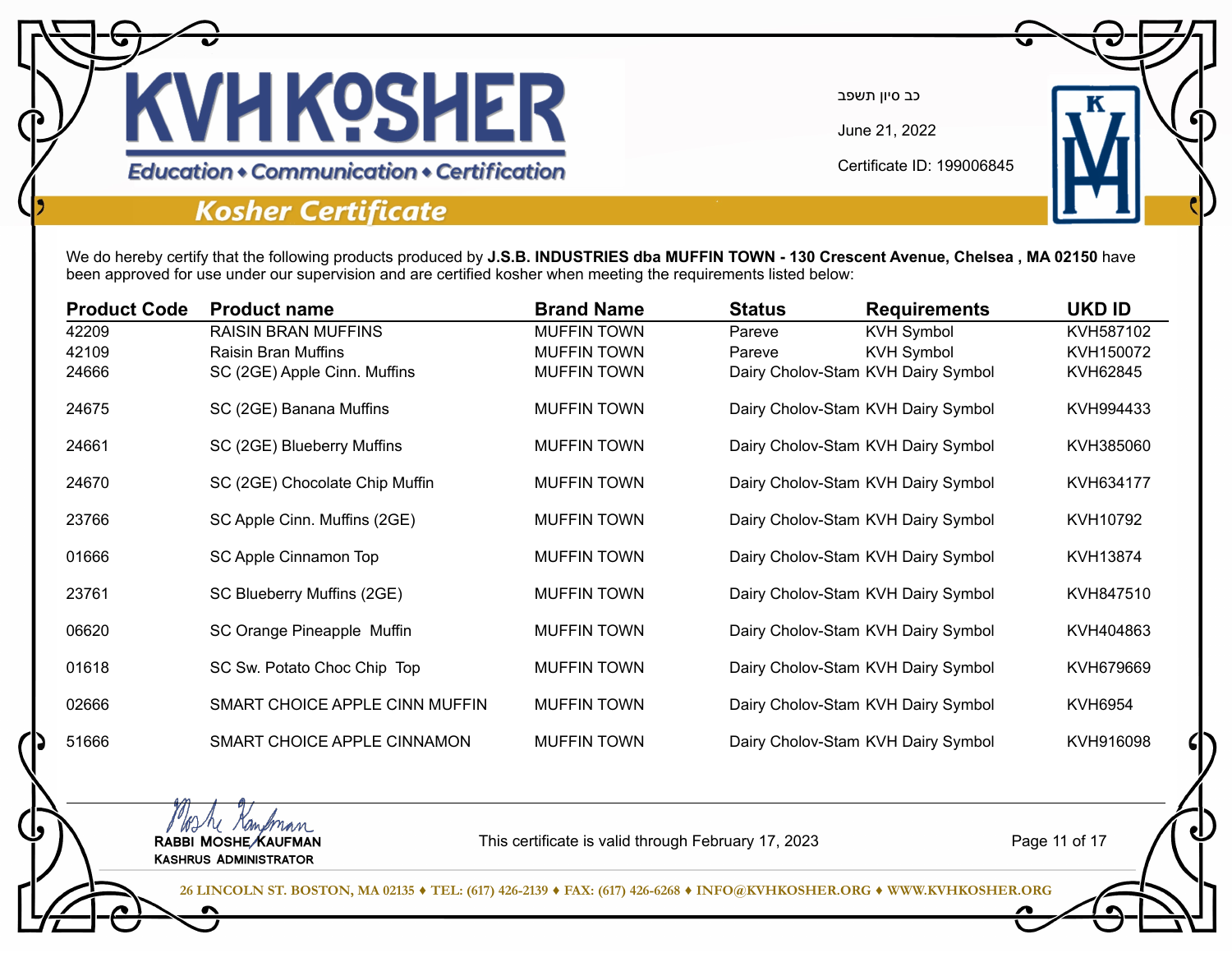

June 21, 2022

Certificate ID: 199006845

# **Education • Communication • Certification**

### **Kosher Certificate**

We do hereby certify that the following products produced by **J.S.B. INDUSTRIES dba MUFFIN TOWN - 130 Crescent Avenue, Chelsea , MA 02150** have been approved for use under our supervision and are certified kosher when meeting the requirements listed below:

| <b>Product Code</b> | <b>Product name</b>                   | <b>Brand Name</b>  | <b>Status</b> | <b>Requirements</b>                | <b>UKD ID</b> |
|---------------------|---------------------------------------|--------------------|---------------|------------------------------------|---------------|
| 51675               | <b>SMART CHOICE BANANA</b>            | <b>MUFFIN TOWN</b> |               | Dairy Cholov-Stam KVH Dairy Symbol | KVH403309     |
| 02675               | SMART CHOICE BANANA MUFFINS           | <b>MUFFIN TOWN</b> |               | Dairy Cholov-Stam KVH Dairy Symbol | KVH831052     |
| 51661               | <b>SMART CHOICE BLUEBERRY</b>         | <b>MUFFIN TOWN</b> |               | Dairy Cholov-Stam KVH Dairy Symbol | KVH301888     |
| 02661               | SMART CHOICE BLUEBERRY MUFFIN         | <b>MUFFIN TOWN</b> |               | Dairy Cholov-Stam KVH Dairy Symbol | KVH921460     |
| 16661               | SMART CHOICE BLUEBERRY TOPS           | <b>MUFFIN TOWN</b> |               | Dairy Cholov-Stam KVH Dairy Symbol | KVH535386     |
| 02673               | SMART CHOICE CH CH CHIP MUFFIN        | <b>MUFFIN TOWN</b> |               | Dairy Cholov-Stam KVH Dairy Symbol | KVH922848     |
| 02670               | SMART CHOICE CHOC.CHIP MUFFIN         | <b>MUFFIN TOWN</b> |               | Dairy Cholov-Stam KVH Dairy Symbol | KVH173807     |
| 51670               | SMART CHOICE CHOCOLATE CHIP           | <b>MUFFIN TOWN</b> |               | Dairy Cholov-Stam KVH Dairy Symbol | KVH250246     |
| 56198               | <b>SMART CHOICE Carnival Cookies</b>  | <b>MUFFIN TOWN</b> |               | Dairy Cholov-Stam KVH Dairy Symbol | KVH71396      |
| 56291               | <b>SMART CHOICE Choc. Chip Cookie</b> | <b>MUFFIN TOWN</b> |               | Dairy Cholov-Stam KVH Dairy Symbol | KVH727442     |
| 56191               | <b>SMART CHOICE Choc. Chip Cookie</b> | <b>MUFFIN TOWN</b> |               | Dairy Cholov-Stam KVH Dairy Symbol | KVH414510     |
| 51619               | <b>SMART CHOICE ORANGE</b>            | <b>MUFFIN TOWN</b> |               | Dairy Cholov-Stam KVH Dairy Symbol | KVH786358     |

MAN Kampman<br>RABBI MOSHE KAUFMAN Kashrus Administrator

This certificate is valid through February 17, 2023

Page 12 of 17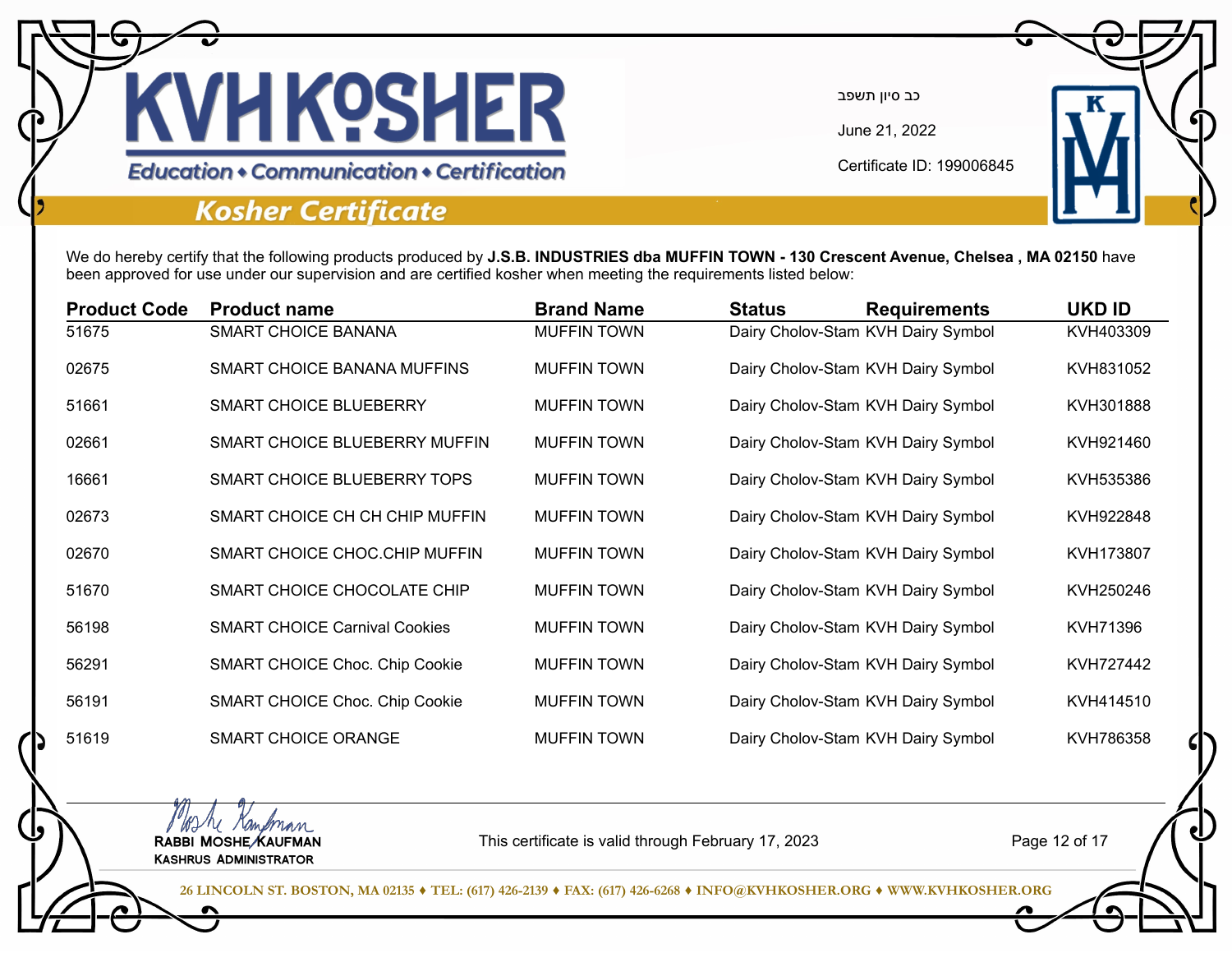

June 21, 2022

Certificate ID: 199006845

**Education • Communication • Certification** 

### **Kosher Certificate**

We do hereby certify that the following products produced by **J.S.B. INDUSTRIES dba MUFFIN TOWN - 130 Crescent Avenue, Chelsea , MA 02150** have been approved for use under our supervision and are certified kosher when meeting the requirements listed below:

| <b>Product Code</b> | <b>Product name</b>                | <b>Brand Name</b>  | <b>Status</b> | <b>Requirements</b>                | <b>UKD ID</b> |
|---------------------|------------------------------------|--------------------|---------------|------------------------------------|---------------|
| 56194               | <b>SMART CHOICE Oatmeal Raisin</b> | <b>MUFFIN TOWN</b> |               | Dairy Cholov-Stam KVH Dairy Symbol | KVH46206      |
| 02669               | SMART CHOICE STRAWBERRY MUFFIN     | <b>MUFFIN TOWN</b> |               | Dairy Cholov-Stam KVH Dairy Symbol | KVH408111     |
| 56192               | <b>SMART CHOICE Sugar Cookies</b>  | <b>MUFFIN TOWN</b> |               | Dairy Cholov-Stam KVH Dairy Symbol | KVH289686     |
| 56102               | <b>SUGAR COOKIE DOUGH</b>          | <b>MUFFIN TOWN</b> | Pareve        | <b>KVH Symbol</b>                  | KVH107100     |
| 20218               | <b>SWEET POTATO MUFFINS</b>        | <b>MUFFIN TOWN</b> | Pareve        | <b>KVH Symbol</b>                  | KVH383979     |
| 42633               | Sm. Ch. CHOC CHOC CHIP MUFFIN      | <b>MUFFIN TOWN</b> |               | Dairy Cholov-Stam KVH Dairy Symbol | KVH903974     |
| 42666               | Smart Choice APPLE CIN, MUFFIN     | <b>MUFFIN TOWN</b> |               | Dairy Cholov-Stam KVH Dairy Symbol | KVH233848     |
| 20666               | Smart Choice Apple Cin. Muffin     | <b>MUFFIN TOWN</b> |               | Dairy Cholov-Stam KVH Dairy Symbol | KVH702401     |
| 06066               | Smart Choice Apple Cinn Muffin     | <b>MUFFIN TOWN</b> |               | Dairy Cholov-Stam KVH Dairy Symbol | KVH259408     |
| 06666               | Smart Choice Apple Cinn Muffin     | <b>MUFFIN TOWN</b> |               | Dairy Cholov-Stam KVH Dairy Symbol | KVH214303     |
| 07666               | Smart Choice Apple Muffin          | <b>MUFFIN TOWN</b> |               | Dairy Cholov-Stam KVH Dairy Symbol | KVH822971     |
| 57666               | Smart Choice Apple TOPS            | <b>MUFFIN TOWN</b> |               | Dairy Cholov-Stam KVH Dairy Symbol | KVH306103     |
| 42675               | Smart Choice BANANA MUFFINS        | <b>MUFFIN TOWN</b> |               | Dairy Cholov-Stam KVH Dairy Symbol | KVH565363     |

MAN Kampman<br>RABBI MOSHE KAUFMAN Kashrus Administrator

This certificate is valid through February 17, 2023

Page 13 of 17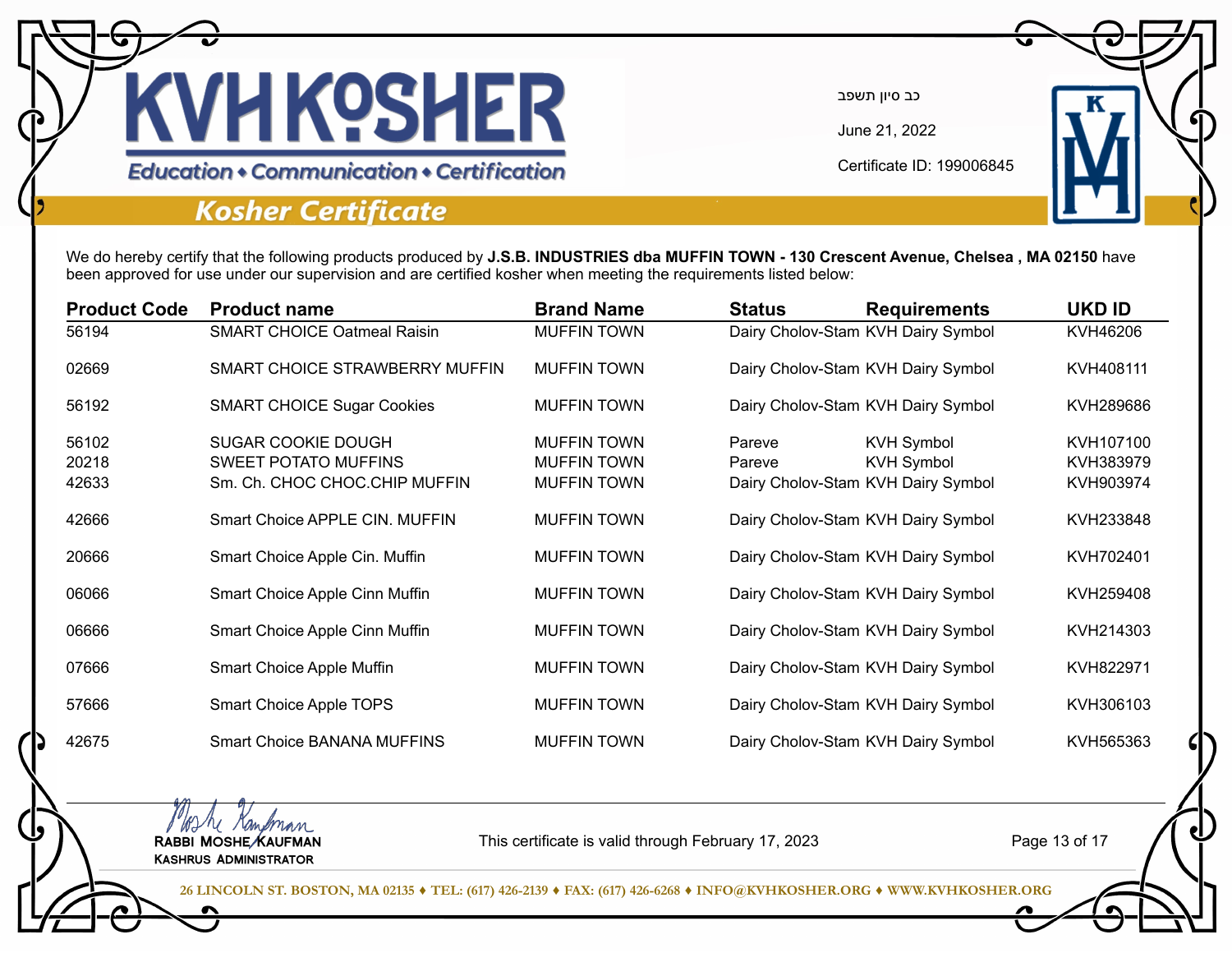

June 21, 2022

Certificate ID: 199006845

# **Education • Communication • Certification**

### **Kosher Certificate**

We do hereby certify that the following products produced by **J.S.B. INDUSTRIES dba MUFFIN TOWN - 130 Crescent Avenue, Chelsea , MA 02150** have been approved for use under our supervision and are certified kosher when meeting the requirements listed below:

| <b>Product Code</b> | <b>Product name</b>                   | <b>Brand Name</b>  | <b>Status</b> | <b>Requirements</b>                | UKD ID    |
|---------------------|---------------------------------------|--------------------|---------------|------------------------------------|-----------|
| 42661               | <b>Smart Choice BLUEBERRY MUFFINS</b> | <b>MUFFIN TOWN</b> |               | Dairy Cholov-Stam KVH Dairy Symbol | KVH312266 |
| 52675               | <b>Smart Choice Banana LOAVES</b>     | <b>MUFFIN TOWN</b> |               | Dairy Cholov-Stam KVH Dairy Symbol | KVH510420 |
| 06675               | Smart Choice Banana Muffin            | <b>MUFFIN TOWN</b> |               | Dairy Cholov-Stam KVH Dairy Symbol | KVH356641 |
| 06075               | Smart Choice Banana Muffin            | <b>MUFFIN TOWN</b> |               | Dairy Cholov-Stam KVH Dairy Symbol | KVH248861 |
| 07675               | Smart Choice Banana Muffin            | <b>MUFFIN TOWN</b> |               | Dairy Cholov-Stam KVH Dairy Symbol | KVH661271 |
| 20675               | Smart Choice Banana Muffin            | <b>MUFFIN TOWN</b> |               | Dairy Cholov-Stam KVH Dairy Symbol | KVH433417 |
| 57675               | Smart Choice Banana TOP               | <b>MUFFIN TOWN</b> |               | Dairy Cholov-Stam KVH Dairy Symbol | KVH681414 |
| 06661               | Smart Choice Blueberry Muffin         | <b>MUFFIN TOWN</b> |               | Dairy Cholov-Stam KVH Dairy Symbol | KVH118132 |
| 07661               | <b>Smart Choice Blueberry Muffin</b>  | <b>MUFFIN TOWN</b> |               | Dairy Cholov-Stam KVH Dairy Symbol | KVH233547 |
| 06061               | <b>Smart Choice Blueberry Muffin</b>  | <b>MUFFIN TOWN</b> |               | Dairy Cholov-Stam KVH Dairy Symbol | KVH700938 |
| 57661               | <b>Smart Choice Blueberry TOPS</b>    | <b>MUFFIN TOWN</b> |               | Dairy Cholov-Stam KVH Dairy Symbol | KVH318489 |
| 01661               | Smart Choice Blueberry Top            | <b>MUFFIN TOWN</b> |               | Dairy Cholov-Stam KVH Dairy Symbol | KVH200066 |

MAN Kampman<br>RABBI MOSHE KAUFMAN Kashrus Administrator

This certificate is valid through February 17, 2023

Page 14 of 17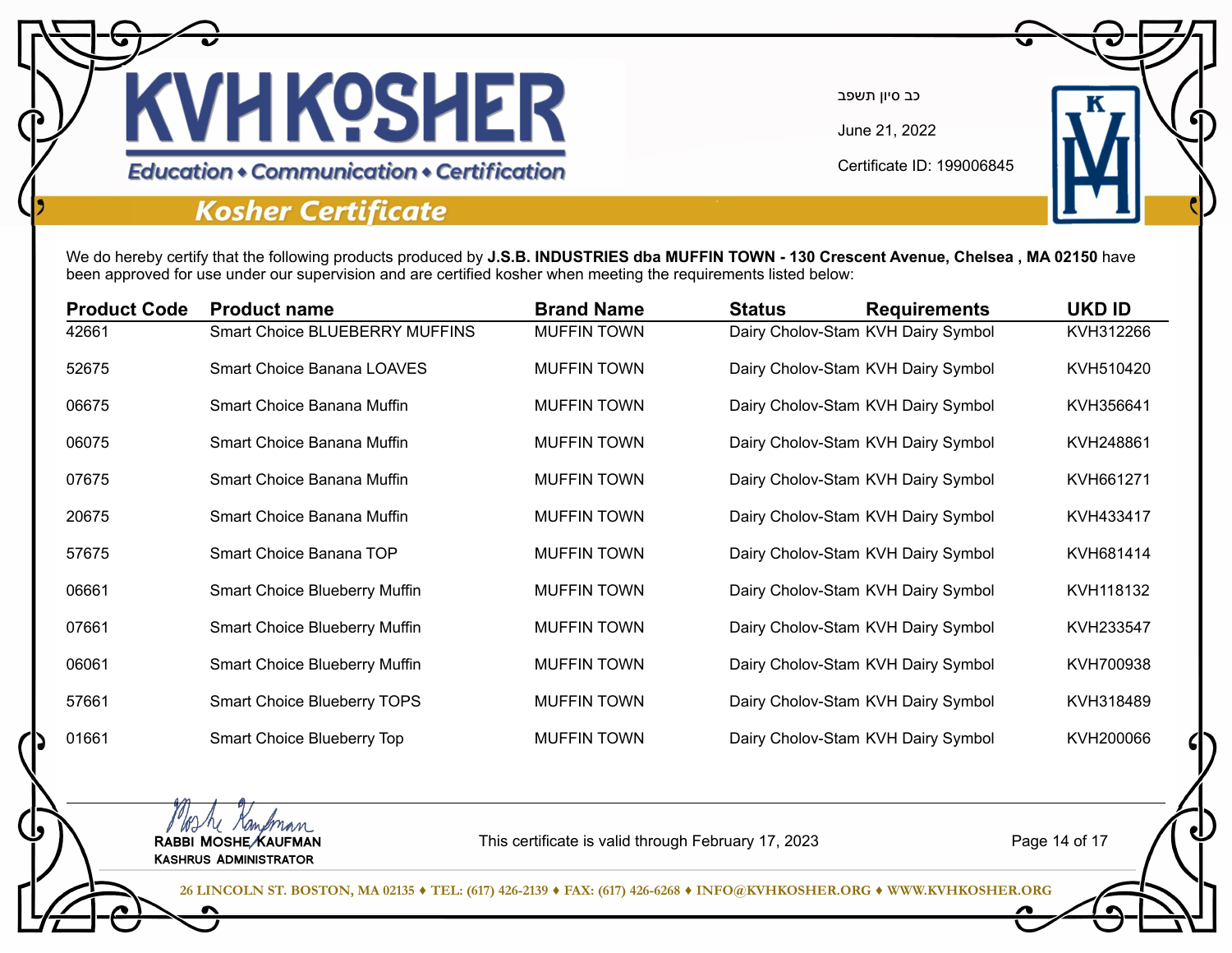

June 21, 2022

Certificate ID: 199006845

### **Education • Communication • Certification**

### **Kosher Certificate**

We do hereby certify that the following products produced by **J.S.B. INDUSTRIES dba MUFFIN TOWN - 130 Crescent Avenue, Chelsea , MA 02150** have been approved for use under our supervision and are certified kosher when meeting the requirements listed below:

| <b>Product Code</b> | <b>Product name</b>              | <b>Brand Name</b>  | <b>Status</b> | <b>Requirements</b>                | <b>UKD ID</b> |
|---------------------|----------------------------------|--------------------|---------------|------------------------------------|---------------|
| 02612               | Smart Choice Bran Muffin         | <b>MUFFIN TOWN</b> |               | Dairy Cholov-Stam KVH Dairy Symbol | KVH25379      |
| 42670               | Smart Choice CHOC.CHIP MUFFINS   | <b>MUFFIN TOWN</b> |               | Dairy Cholov-Stam KVH Dairy Symbol | KVH779592     |
| 02663               | Smart Choice CRAN OR. MUFFINS    | <b>MUFFIN TOWN</b> |               | Dairy Cholov-Stam KVH Dairy Symbol | KVH985562     |
| 06670               | Smart Choice Choc Chip Muffin    | <b>MUFFIN TOWN</b> |               | Dairy Cholov-Stam KVH Dairy Symbol | KVH693615     |
| 57670               | Smart Choice Choc Chip TOP       | <b>MUFFIN TOWN</b> |               | Dairy Cholov-Stam KVH Dairy Symbol | KVH170320     |
| 57633               | Smart Choice Choc Choc Ch TOP    | <b>MUFFIN TOWN</b> |               | Dairy Cholov-Stam KVH Dairy Symbol | KVH397743     |
| 06070               | Smart Choice Chocolate Chip      | <b>MUFFIN TOWN</b> |               | Dairy Cholov-Stam KVH Dairy Symbol | KVH34010      |
| 07670               | Smart Choice Chocolate Chip      | <b>MUFFIN TOWN</b> |               | Dairy Cholov-Stam KVH Dairy Symbol | KVH316350     |
| 20605               | <b>Smart Choice Corn Muffin</b>  | <b>MUFFIN TOWN</b> |               | Dairy Cholov-Stam KVH Dairy Symbol | KVH459006     |
| 02665               | <b>Smart Choice Corn Muffins</b> | <b>MUFFIN TOWN</b> |               | Dairy Cholov-Stam KVH Dairy Symbol | KVH20449      |
| 42665               | <b>Smart Choice Corn Muffins</b> | <b>MUFFIN TOWN</b> |               | Dairy Cholov-Stam KVH Dairy Symbol | KVH357532     |
| 20663               | Smart Choice Org. Cran Muffin    | <b>MUFFIN TOWN</b> |               | Dairy Cholov-Stam KVH Dairy Symbol | KVH420494     |

MAN Kampman<br>RABBI MOSHE KAUFMAN Kashrus Administrator

This certificate is valid through February 17, 2023

Page 15 of 17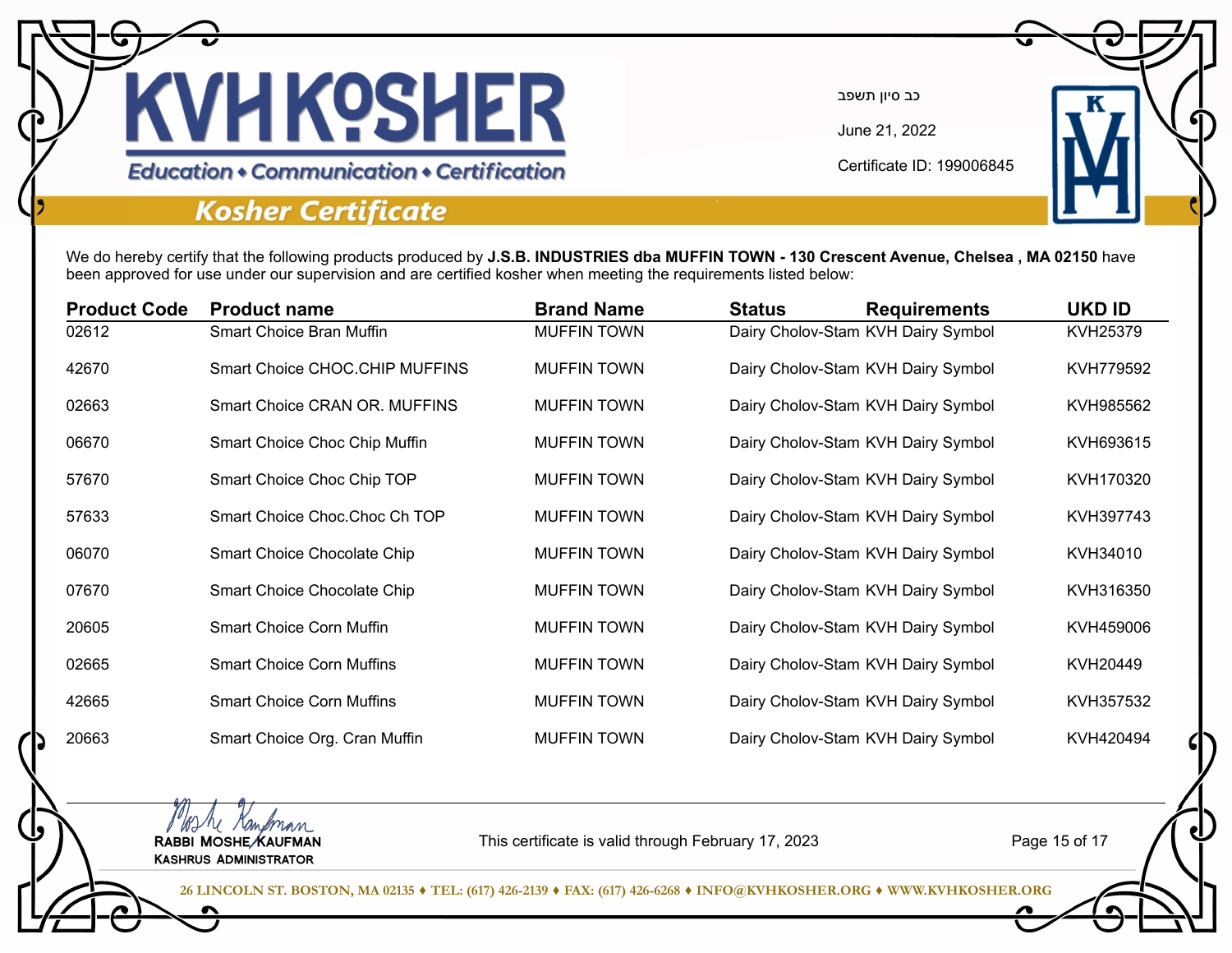

June 21, 2022

Certificate ID: 199006845

#### **Education • Communication • Certification**

### **Kosher Certificate**

MAN Kampman<br>RABBI MOSHE KAUFMAN Kashrus Administrator

We do hereby certify that the following products produced by **J.S.B. INDUSTRIES dba MUFFIN TOWN - 130 Crescent Avenue, Chelsea , MA 02150** have been approved for use under our supervision and are certified kosher when meeting the requirements listed below:

| <b>Product Code</b> | <b>Product name</b>                 | <b>Brand Name</b>  | <b>Status</b> | <b>Requirements</b>                | <b>UKD ID</b> |
|---------------------|-------------------------------------|--------------------|---------------|------------------------------------|---------------|
| 06663               | Smart Choice Org. Cranberry         | <b>MUFFIN TOWN</b> |               | Dairy Cholov-Stam KVH Dairy Symbol | KVH938096     |
| 52688               | Smart Choice Zucchini Loaves        | <b>MUFFIN TOWN</b> |               | Dairy Cholov-Stam KVH Dairy Symbol | KVH23892      |
| 20661               | <b>Smart ChoiceBlueberry Muffin</b> | <b>MUFFIN TOWN</b> |               | Dairy Cholov-Stam KVH Dairy Symbol | KVH959958     |
| 51605               | SmartChoice Wh GRAIN CORNBREAD      | <b>MUFFIN TOWN</b> |               | Dairy Cholov-Stam KVH Dairy Symbol | KVH340601     |
| PD-305              | <b>Toasted Coconut Mini</b>         | <b>MUFFIN TOWN</b> |               | Dairy Cholov-Stam KVH Dairy Symbol | KVH927566     |
| 36706               | WG APPLE CINNAMON MUFFINS           | <b>MUFFIN TOWN</b> |               | Dairy Cholov-Stam KVH Dairy Symbol | KVH639072     |
| 36701               | WG BLUEBERRY MUFFINS                | <b>MUFFIN TOWN</b> |               | Dairy Cholov-Stam KVH Dairy Symbol | KVH176760     |
| 96605               | WG CORN MUFFINS (2GE)               | <b>MUFFIN TOWN</b> |               | Dairy Cholov-Stam KVH Dairy Symbol | KVH44466      |
| 17605               | Whole Grain CORNBREAD LOAVES        | <b>MUFFIN TOWN</b> |               | Dairy Cholov-Stam KVH Dairy Symbol | KVH253568     |
| 06605               | Whole Grain Corn Muffin             | <b>MUFFIN TOWN</b> |               | Dairy Cholov-Stam KVH Dairy Symbol | KVH236358     |
| 23606               | Whole Wheat Apple Muffins           | <b>MUFFIN TOWN</b> |               | Dairy Cholov-Stam KVH Dairy Symbol | KVH61747      |
| 23651               | Whole Wheat Banana Muffins          | <b>MUFFIN TOWN</b> |               | Dairy Cholov-Stam KVH Dairy Symbol | KVH911995     |

This certificate is valid through February 17, 2023

Page 16 of 17